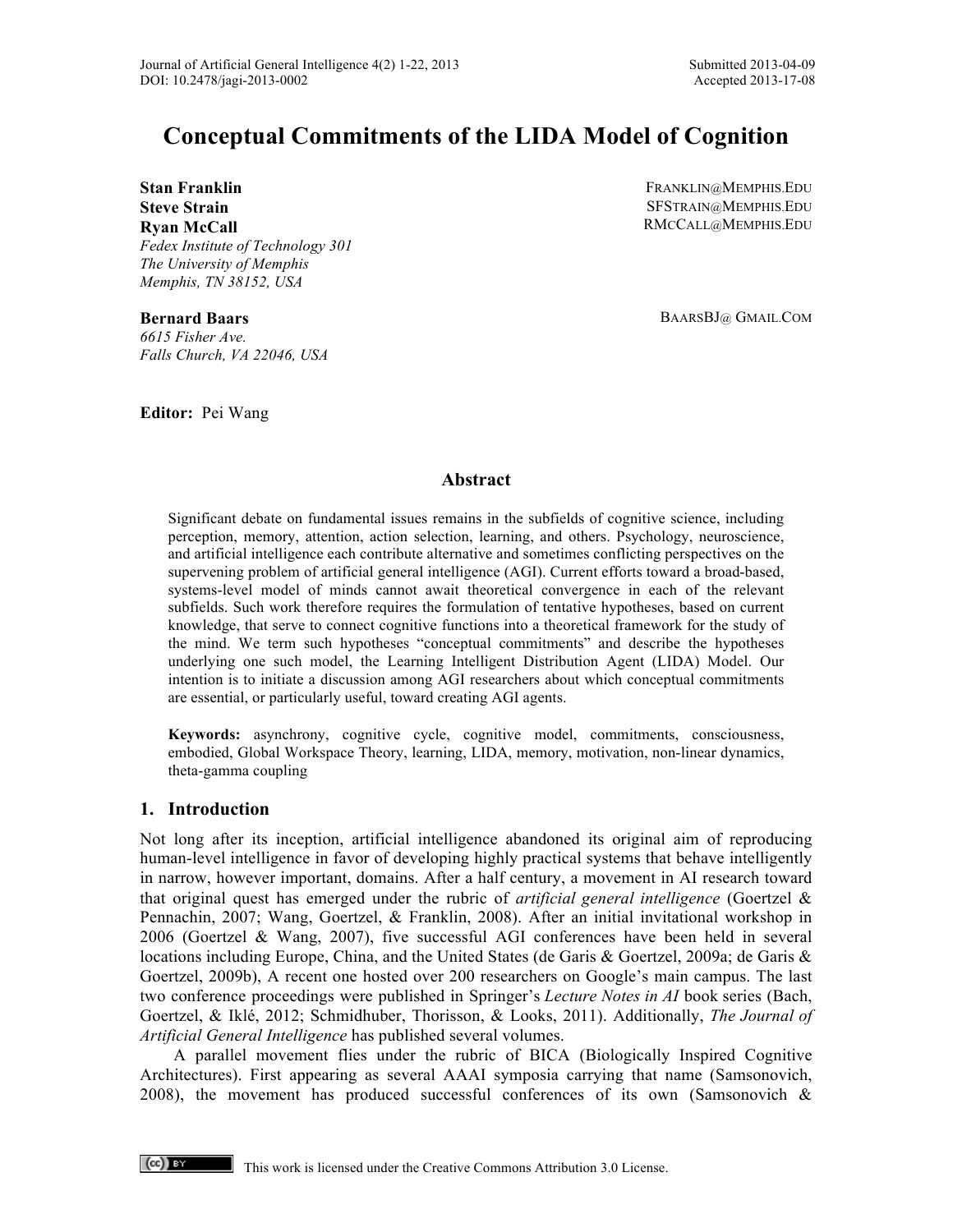Johannsdottir, 2011; Samsonovich, Jóhannsdóttir, Chella, & Goertzel, 2010), and has started a journal, Biologically Inspired Cognitive Architectures, published by Elsevier. The aims and scope declaration of the journal begins with the sentence, "The focus of the journal is on the integration of many research efforts in addressing the challenge of creating a real-life computational equivalent of the human mind." Note that the "BICA challenge." as it has come to be called, is quite equivalent to the goal of AGI.

Another such parallel movement was ushered in by the First Annual Conference on Advances in Cognitive Systems, held in Palo Alto, California in December 2012. Its call for papers asserts "The purpose is to provide a venue for research on the initial goals of artificial intelligence and cognitive science, which aimed to explain the mind in computational terms and to reproduce the entire range of human cognitive abilities in computational artifacts." A new online journal, also entitled Advances in Cognitive Systems, has published its second volume.

Yet another movement in this same direction is arising in the form of an AAAI Spring symposium entitled "Designing Intelligent Robots: Reintegrating AI." The Overview of its second incarnation (Spring 2013) includes the following lines:

AI is fragmented field: well-developed and largely independent research communities exist for learning, planning, reasoning, language, perception and control. Since the challenges posted by each of these subfields are immense, most researchers have found it necessary to devote their careers to specializing in a single subfield. While immense progress has been made in each of these subfields in the last few decades, it remains unclear how they can be integrated to produce an intelligent robot. Unifying these disparate technologies will open up new avenues of research and create new application opportunities. Therefore, we believe that integration should be considered a valid research endeavor in its own right. (Designing Intelligent Robots, 2012)

It would seem that the quest for a generally applicable, integrated AI system capable of human-level intelligence is an idea whose time has come. The question is how to go about it. Necessary components include human-level perception, action selection, and everything in between. This calls for controlling our generally applicable, integrated AI agent with a systemslevel cognitive architecture capable of human-level intelligence. Many such cognitive architectures exist, though none, as of yet, at human-level intelligence (Samsonovich, 2010). Some of these architectures, for instance SOAR, ACT-R, CLARION, are decades old, while others are relatively new. A few have been developed specifically in response to the stated goals of the AGI and BICA movements. Each of these various architectures is based on conceptual commitments, which may have profound implications for their implementation, evaluation, and efficacy in controlling an agent at human-level intelligence.

Here we argue for a particular set of conceptual commitments as being potentially useful in the development of such an AGI architecture. Our argument can be summarized as follows: 1) An AGI agent must be built upon a systems-level cognitive architecture. 2) Each AGI research group develops and uses its own such architecture. 3) It is at least difficult, and likely impossible, to compare the efficacy of such architectures without building working AGI agents which, currently, seems not possible. Under these conditions, how might productive discussions and collaborations occur among different AGI research groups? Perhaps by specifying conceptual commitments made by the various architectures, and trying to agree upon a common set of commitments that all the research groups think will have to be made in order to successfully create an AGI agent. As a beginning move in this direction, we lay out below a first draft of the conceptual commitments of our LIDA model.

# **2. Conceptual Committments**

Since the scientific study of mental phenomena began with the work of Helmholtz, Wundt and James in the  $19<sup>th</sup>$  century, abundant evidence has accumulated from research efforts in the distinct fields of experimental psychology, cognitive neuroscience and artificial intelligence. Although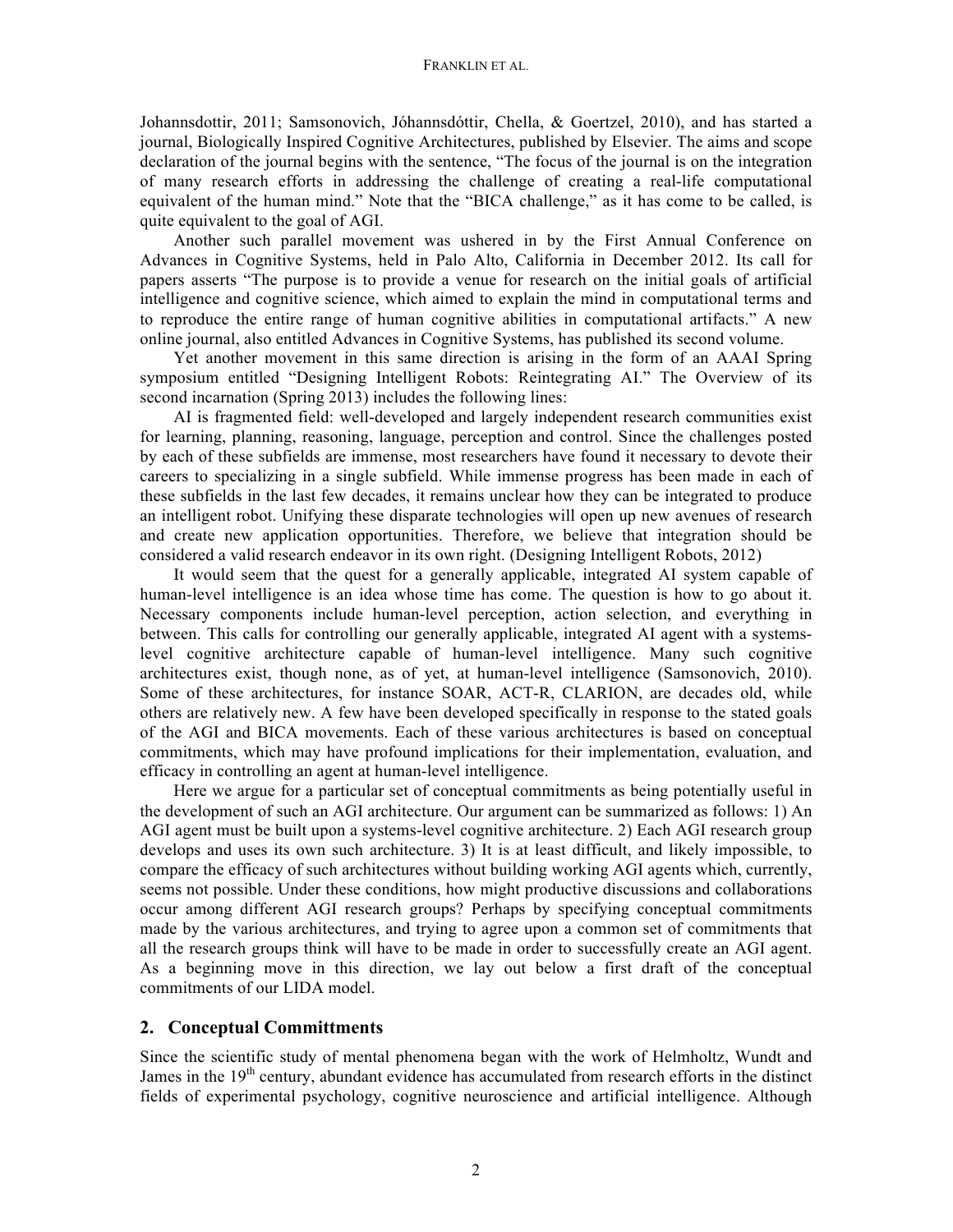instances of dialogue between these fields are numerous, relatively little progress has been made toward a broad-based understanding of mind that incorporates findings from these separate avenues of study into a testable model that can explain the range of observed cognitive phenomena in the context of a cohesive comparative and evolutionary biology of cognition. (The one exception is the work done through ACT-R, e.g., (Anderson, 2007)). Much remains to be explored and decided before the assembly of such a model can be accomplished with exactness, but we find it imperative to engage in such modeling efforts in order better to evaluate current knowledge, and to guide further research, particularly research into possible AGI agent architectures.

To this end, we have made efforts to integrate the currently available evidence into a single broad, systems-level model of the mind, the LIDA model. Given the breadth of this task, several conceptual commitments have been taken. These are the fundamental and influential working hypotheses within the model, some of which are speculative and still open to significant debate. However, such theoretical activity guides empirical research and provides a means for comparing and communicating about the various cognitive architectures.

Our attempt to integrate evidence across disciplines at times stretches, or even breaks, conventions, perspectives, and assumptions that hold within the confines of a given discipline. Within a discipline, we often find it necessary to take positions with respect to ongoing controversies that many empirical researchers may find premature. However, such conceptual commitments are practical rather than conclusive. For instance, the hierarchical self-organization of brain rhythms plays an important role in our model, since (as will be elaborated below) it provides an elegant basis for several other model elements, including the cognitive cycle, process formation and selection, and a consciousness mechanism based on Global Workspace Theory (Baars, 1988; Baars & Franklin, 2003). Moreover, it constitutes a plausible explanation for the connection between brain and mind.

Nonetheless, we stop short of asserting that the current evidence base is sufficient to make a conclusive claim regarding the functional role of brain rhythms. We think of our model as an early map of a world largely unexplored, much like the  $16<sup>th</sup>$  century world map of Martin Waldseemüller.<sup>1</sup> While empirical researchers can and should focus on details, broad-based modelers must make educated guesses to integrate what is known into a global framework. To make an analogy with cartography, the empiricist might attempt "an accurate coastline of Florida" while a broad-based modeler will focus on a rough outline of the "continents" (Bach, 2008). If new details proved inconsistent with a global map that was correct in the broad-based sense, it likely would not invalidate the entire map; rather, the map would need updating to accommodate the new data.

In this paper we first briefly review the LIDA model and its cognitive cycle. The subsequent sections provide brief descriptions, with some justifications, of several conceptual commitments that have guided the growth of our LIDA model of cognition, both the conceptual model whose historical development is described in our numerous published papers (e.g., Faghihi & Franklin, 2012; Franklin, Strain, Snaider, McCall, & Faghihi, 2012), and its underlying computational model as embodied in the LIDA Computational Framework (Snaider, McCall, Franklin, 2011). The conceptual commitments described in the sections below are presented in decreasing order of abstractness. Many of them can be thought of as hypotheses based either on the interpretation of empirical data from artificial intelligence, cognitive neuroscience or cognitive psychology, or on the needs of the model's current implementation. Please note that we explicitly make no claim that any of the conceptual commitments described below are unique to the LIDA model. Likely, each can also be found elsewhere.

A list of these conceptual commitments, numbered according to their order of appearance as subsections of Section 4, is presented as a preview for the reader: 1) Systems-level Modeling, 2)

<sup>&</sup>lt;sup>1</sup> See http://www.loc.gov/rr/geogmap/waldexh.html for an example.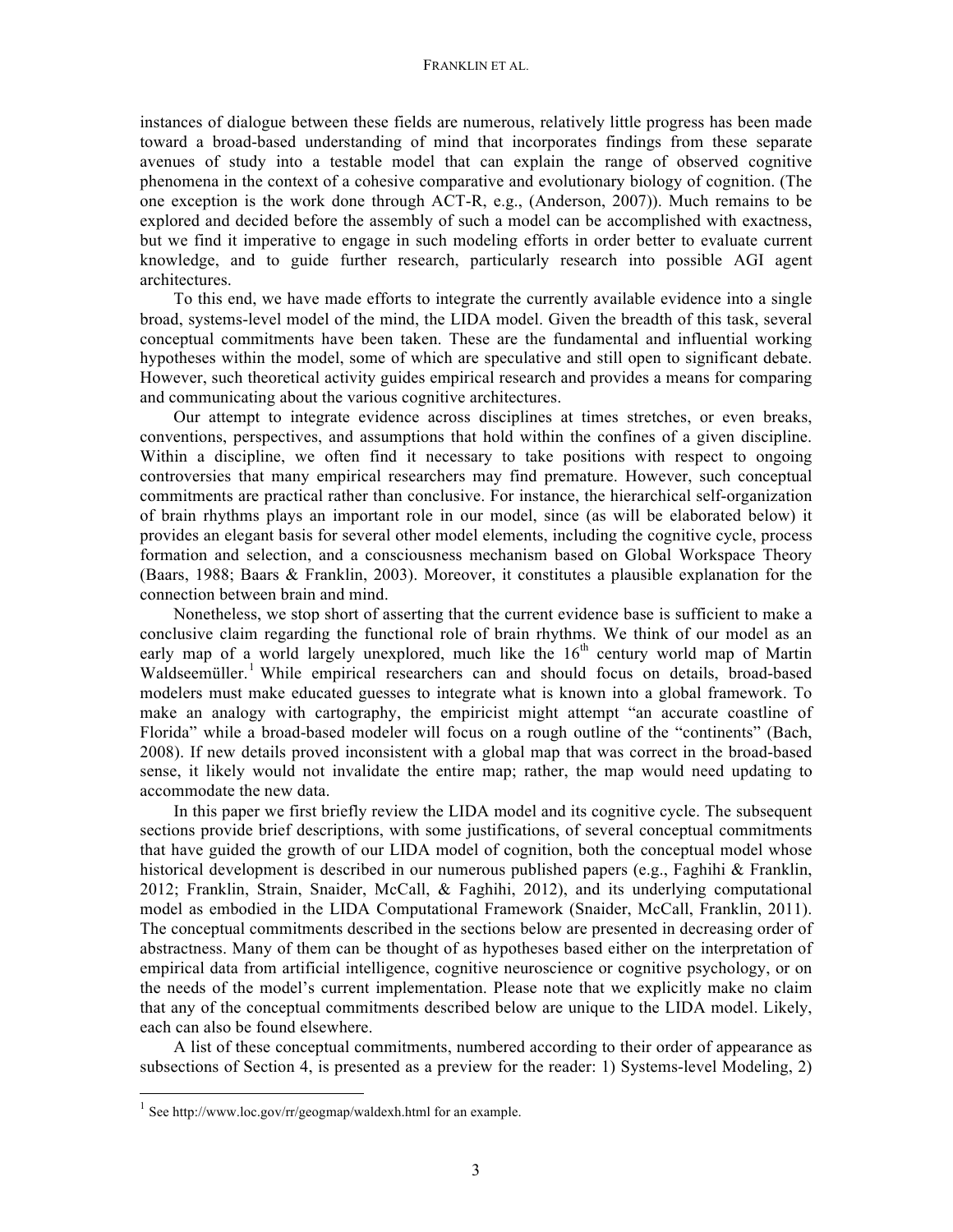Biologically Inspired, 3) Embodied (Situated) Cognition, 4) Cognitive Cycles as Cognitive Atoms, 5) Global Workspace Theory, 6) Learning via Consciousness, 7) Comprehensive Decay of Representations and Memory, 8) Profligacy in Learning, 9) Feelings as Motivators and Modulators of Learning, 10) Asynchrony, 11) Transient Episodic Memory, 12) Consolidation, 13) Non-linear Dynamics Bridge to Neuroscience, 14) Theta Gamma Coupling from the Cognitive Cycle.

# **3. The LIDA Model and its Cognitive Cycle**

The LIDA model is a systems-level, conceptual and computational model covering a large portion of human cognition<sup>2</sup>. Based primarily on Global Workspace theory, the model implements and fleshes out a number of psychological and neuropsychological theories (see the Biologically Inspired section below). The design of LIDA was also influenced by the Copycat model of Hofstadter and Mitchell (1995). The LIDA computational architecture is derived from the LIDA cognitive model. The LIDA model and its ensuing architecture are grounded in the LIDA cognitive cycle. Every autonomous agent, be it human, animal, or artificial, must frequently sample (sense) its environment and select an appropriate response (action). More sophisticated agents, such as humans, process (make sense of) the input from such sampling in order to facilitate their decision making. The agent's "life" can be viewed as consisting of a continual sequence of these cognitive cycles. Each cycle constitutes a unit of sensing, attending and acting. A cognitive cycle can be thought of as a moment of cognition, a cognitive "moment."

We will now briefly describe what the LIDA model hypothesizes as the rich inner structure of the LIDA cognitive cycle. More detailed descriptions are available elsewhere (Baars  $\&$ Franklin, 2003; Franklin, Baars, Ramamurthy, & Ventura, 2005). During each cognitive cycle the LIDA agent first makes sense of its current situation as best as it can by updating its representation of its current situation, both external and internal. By a competitive process, as specified by Global Workspace Theory, it then decides what portion of the represented situation is the most salient, the most in need of attention. Broadcasting this portion, the current contents of consciousness<sup>3</sup>, enables the agent to chose an appropriate action and execute it, completing the cycle.

Thus, the LIDA cognitive cycle can be subdivided into three phases, the understanding phase, the attention (consciousness) phase, and the action selection phase. Figure 1 should help the reader follow the description. It starts in the upper left corner and proceeds roughly clockwise. Beginning the understanding phase, incoming stimuli activate low-level feature detectors in Sensory Memory. The output is sent to Perceptual Associative Memory where higher-level feature detectors feed in to more abstract entities such as objects, categories, actions, events, etc. The resulting percept moves to the Workspace where it cues both Transient Episodic Memory and Declarative Memory producing local associations. These local associations are combined with the percept to generate a Current Situational Model, the agent's understanding of what is going on right now.

Attention Codelets<sup>4</sup> begin the attention phase by forming coalitions of selected portions of the Current Situational Model and moving them to the Global Workspace. A competition in the Global Workspace then selects the most salient, e.g., the most relevant, important, urgent, novel, unexpected, loud, bright, etc. coalition, whose contents become the content of consciousness. These conscious contents are then broadcast globally, initiating the action selection phase. The action selection phase of LIDA's cognitive cycle is also a learning phase in which several

<sup>&</sup>lt;sup>2</sup> "Cognition" is used here in a unusually broad sense, so as to include perception, feelings and emotions.  $3$  Here "consciousness" refers to functional consciousness (Franklin 2003). We take no position on the need for

possibility of, phenomenal consciousness.

<sup>4</sup> A codelet is a small piece of code that performs a specific task in an independent way. It could be interpreted as a small part of a bigger process, similar to an ant in an ant colony.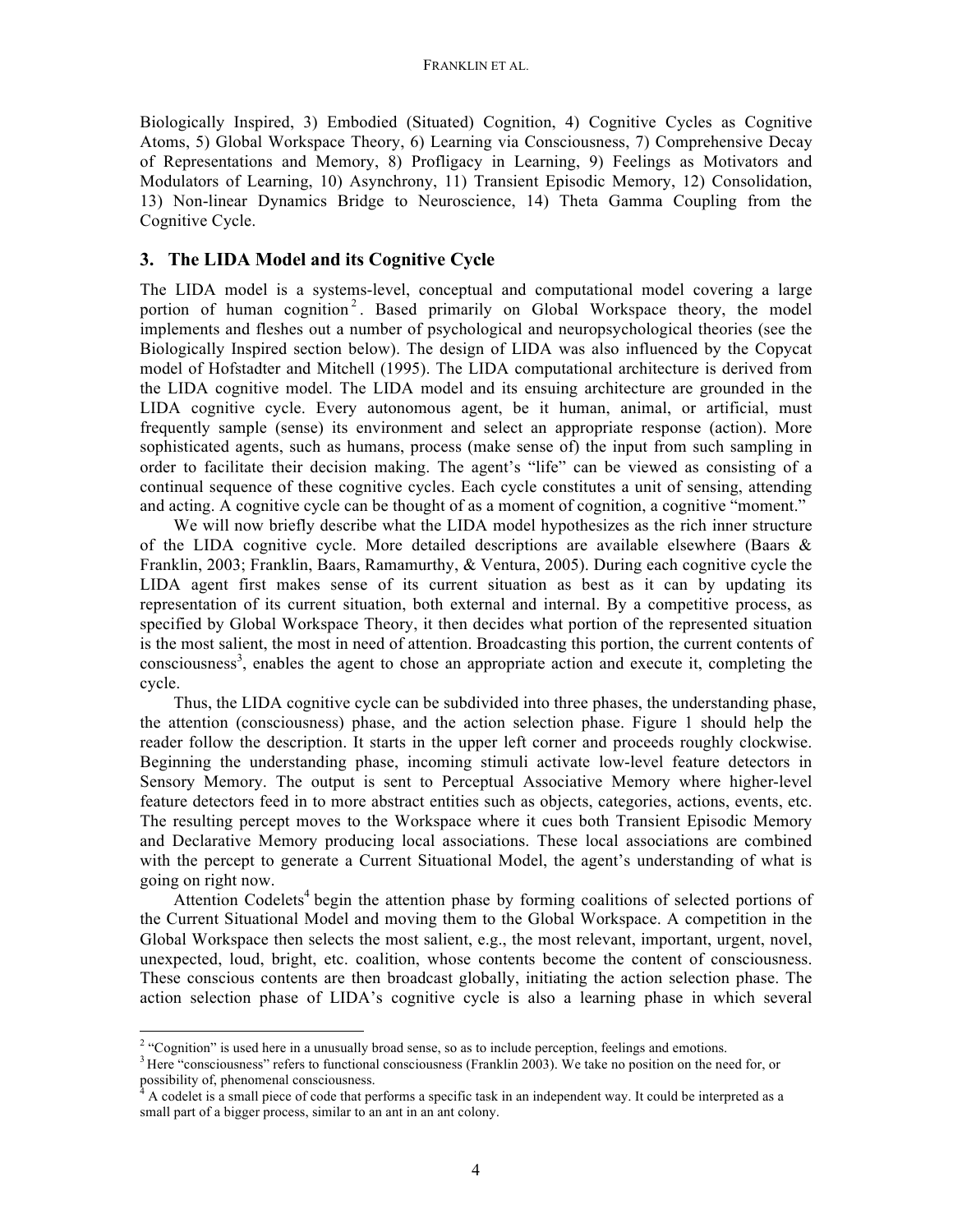processes operate in parallel (see Figure 1). New entities and associations, and the reinforcement of old ones, occur as the conscious broadcast reaches Perceptual Associative Memory. Cognitive maps are created or updated in Spatial Memory. Events from the conscious broadcast are encoded as new memories in Transient Episodic Memory. Possible action schemes, each consisting of an action together with its context and expected result, and an activation measuring the likelihood of the result occurring if the action is taken in the context (Drescher, 1991), are learned into Procedural Memory from the conscious broadcast. Older schemes are reinforced. In parallel with all this learning, and using the conscious contents, possible action schemes are recruited from Procedural Memory. A copy of each such is instantiated with its variables bound, and sent to Action Selection (Maes, 1989), where it competes to be the behavior selected for this cognitive cycle. The selected behavior triggers Sensory-Motor Memory to produce a suitable algorithm for the execution of the behavior. Its execution completes the cognitive cycle.



Figure 1. The LIDA Cognitive Cycle Diagram.

The Workspace requires further explanation. Its internal structure includes the Current Situational Model and the Conscious Contents Queue. The Current Situational Model is where the structures representing the actual current internal and external events are stored. Structure building codelets are responsible for the creation of these structures using elements from the various sub-modules of the Workspace. The conscious contents queue holds the contents of the last several broadcasts and permits LIDA, using codelets, to understand and operate upon time related concepts (Snaider, McCall, & Franklin, 2009).

# **4. Specific Conceptual Commitments of the LIDA Model**

In this section we provide brief descriptions, with some justifications, of over a dozen conceptual commitments that have steered the development of our LIDA model of cognition, both the conceptual model, and its underlying computational architecture. Our intention is to offer them as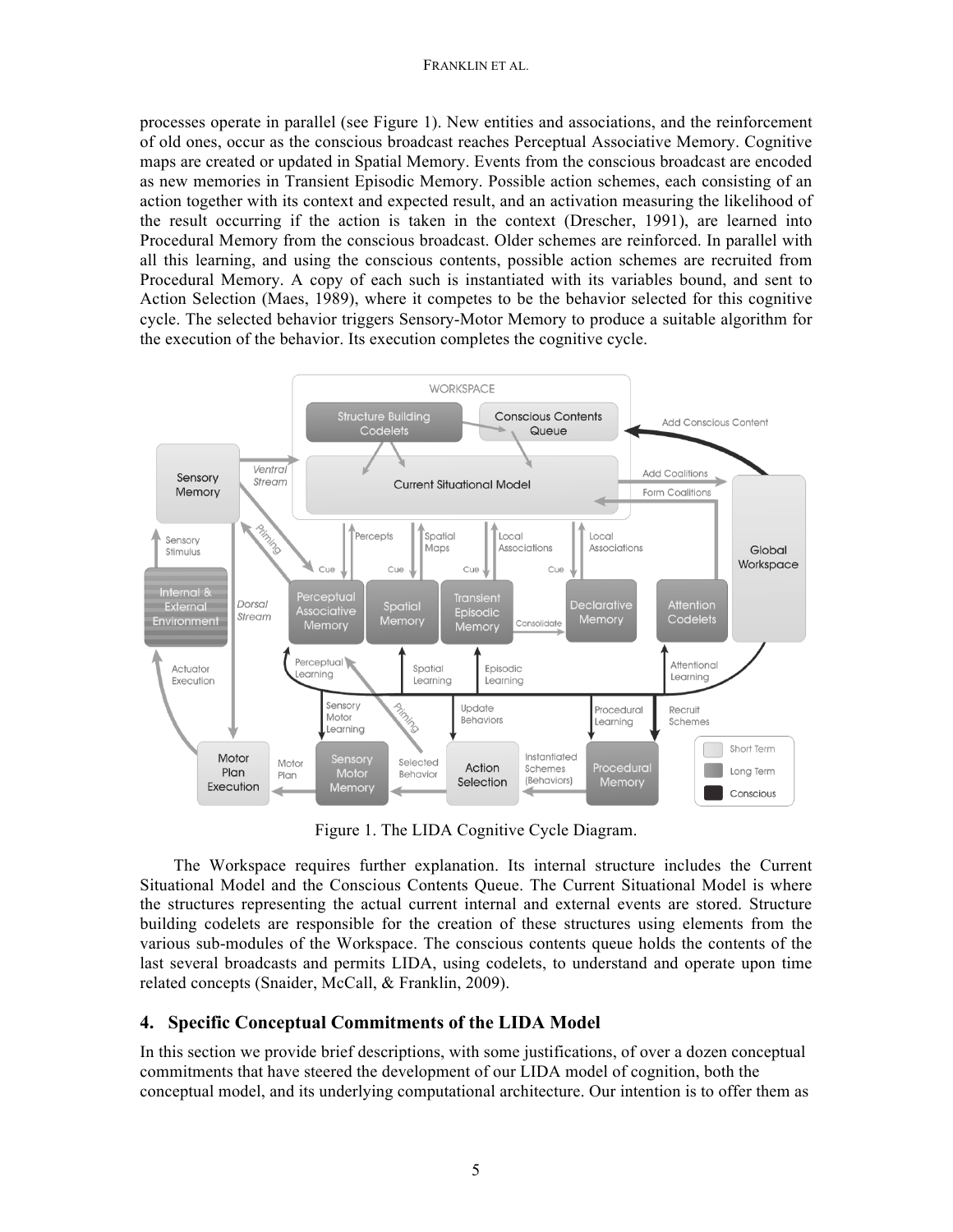tentative commitments to be considered for AGI architectures in general. The conceptual commitments described in the subsections below are presented in decreasing order of abstractness. Many of them can be thought of as hypotheses based either on the interpretation of empirical data from artificial intelligence, cognitive neuroscience or cognitive psychology, or on the needs of the model's current implementation. Please note once again that we explicitly make no claim that any of the conceptual commitments described below are unique to the LIDA model. Likely, each can also be found elsewhere. Finally, at the end of each commitment's description we will speculate on the possible usefulness or importance of that commitment to AGI architectures. For clarity's sake, we have assessed each commitment's importance to the LIDA model on one of four levels: essential, very significant, significant, and subsidiary.

# **4.1 Systems-level Modeling**

Level of importance to the LIDA Model: Essential Level of importance to AGI: Essential

Scientists use models, be they conceptual, mathematical, computational, to explain and to predict. Both explanation and prediction are more easily accomplished using specific models restricted to some limited function of cognition, for example, individual models of perception, memory, attention, learning, action selection, etc. Due to this facilitation almost all cognitive models have a restricted scope.

Still, questions arise as to how these various restricted functionalities interact, or relate to one another. To answer such questions requires a systems-level model that accommodates an incoming stimulus, an outgoing action, and everything in between, that is, the entire cognitive system. All of the various cognitive functionalities must be modeled individually to some level. In addition, the model must, in principle, account for all of their interactions, both pairwise and of higher order.

The need for using systems-level cognitive architectures has been championed in the past by several researchers. As social psychologist Kurt Lewin so succinctly pointed out, "There is nothing so practical as a good theory" (1951, p. 169). Artificial intelligence pioneer Allen Newell strongly supported the need for systems-level theories/architectures, asserting that "You can't play 20 questions with nature and win" (1973). Echoing Newell in decrying the reliance on modeling individual laboratory tasks, memory researcher Douglas Hintzman (2011) wrote, "Theories that parsimoniously explain data from single tasks will never generalize to memory as a whole…" Hintzman's arguments, which rest upon the need for systems-level cognitive architectures in memory research, carry over into the realm of intelligent agents, again calling for systems-level architectures. In their review article, Langley, Laird, and Rogers (2009) argue that "Instead of carrying out micro-studies that address only one issue at a time, we should attempt to unify many findings into a single theoretical framework, then proceed to test and refine that theory." They are all calling for the use of a broad-based, systems-level cognitive architecture.

We find much of value in the university metaphor used by Bullock in his cry for systemslevel neuroscience (1993). Models of the university might be based on parameters such as the composition, structure, or mechanisms underlying components such as typewriters, telephones and people, or built around principles such as, "It works by shuffling a material called paper" and "It works by spatiotemporal configurations of units called committees" (Bullock, 1993, p. 1). While indubitably valuable, such approaches provide a picture of the modeled entity that is neither unified nor complete. Bullock continues:

The university is found to work by (i) interactions among partially equivalent but mostly nonredundant individuals, (ii) each with rich but fragmentary and filtered inputs, (iii) making decisions at widely different levels of consequence, which are (iv) based on those inputs but integrated with endogenous tendencies, (v) taking actions partly in concert, partly quite out of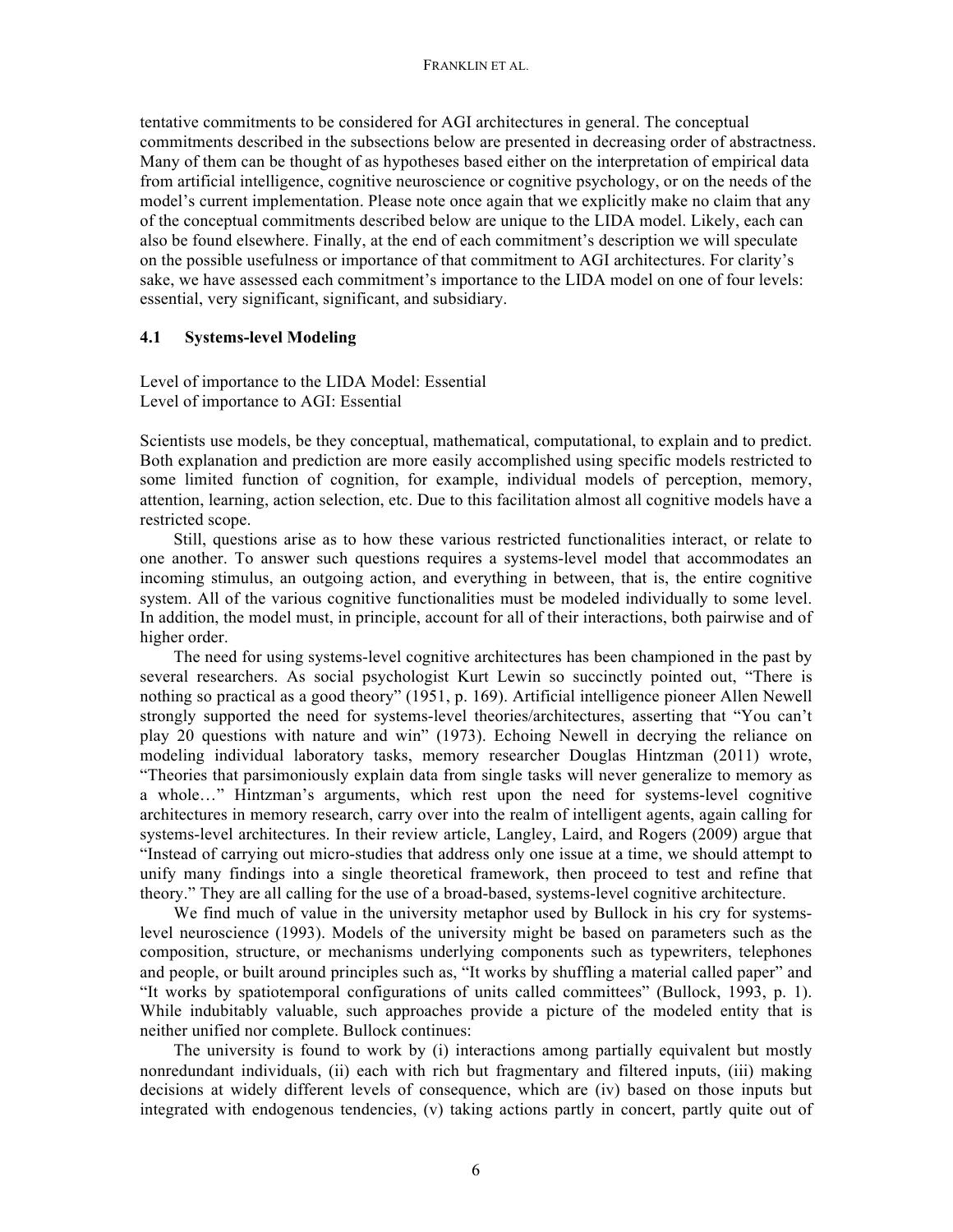phase with others, (vi) every individual being unique but none indispensible. (vii) The system is adjustable due to a network of connectivity and shared competencies, (viii) though normally the individuals operate with distinct responsibilities. (Bullock, 1993, p. 2)

Bullock speculates, based on his then 53 years of empirical study, that this high-level description probably applies to the brain as well as universities. We find it extremely illuminating as well for the study of cognition.

Any such systems-level cognitive model must necessarily be quite complex, and so, time consuming to design and implement. Thus, at present, Samsonovich (2010) catalogs only about two-dozen such models, including our LIDA model.

It seems to us that any AGI agent may have to be controlled by a systems-level architecture, making this commitment one of wide generality for AGI research.

#### **4.2 Biologically Inspired**

Level of importance to the LIDA Model: Very significant Level of importance to AGI: Undetermined

Many computational models, from artificial neural networks (ANNs) to the large-scale brain simulation of (Izhikevich & Edelman, 2008) can claim some degree of biological inspiration. Such models vary greatly not just in this degree, but also in purpose. ANNs have a wide range of applications, but stake no claim as a comprehensive model of brains or even of neurons. On the other hand, while large-scale brain simulations model a broad spectrum of neural phenomena, they do not seek to explain cognition. A commitment to biological inspiration in AGI entails the belief that the principles organizing biological minds can be useful to a complete understanding of cognition. However, such a commitment does not imply a particular degree of commitment to modeling specific biological implementations of the cognitive processes themselves.

Not all of the few dozen broad, systems-level cognitive models intend to be biologically inspired. For most of those that do, the claim goes unargued. For a few, such as ACT-R and CLARION, such a claim may be justified by the replication of data from experiments with humans and other animals (e.g., Gunzelmann, Gluck, Van Dongen, O'Connor, & Dinges, 2005; Sun & Naveh, 2004). Moreover, ACT-R bases its architecture of buffers and modules directly on the gross functional anatomy of the human brain, and has been successful in replicating data from fMRI studies (Anderson et al., 2004). With the development of the LIDA Computational Framework (Snaider, McCall, & Franklin, 2011), our LIDA model has begun to spawn such replications (Faghihi, McCall, & Franklin, 2012; Madl, Baars, & Franklin, 2011; Madl & Franklin, 2012). More are forthcoming. In addition, the model implements and fleshes out central ideas from a number of psychological and neuropsychological theories. These include Global Workspace Theory (Baars, 1988, 2002), situated (embodied) cognition (Glenberg & Robertson, 2000; Varela, Thompson, & Rosch, 1991), perceptual symbol systems (Barsalou, 1999a), working memory (Baddeley & Hitch, 1974), memory by affordances(Glenberg, 1997), long-term working memory (Ericsson & Kintsch, 1995), transient episodic memory (Conway, 2002), and Sloman's H-CogAff cognitive framework (1999).

Biological inspiration is not only espoused by LIDA to validate it as a model of biological minds. Biological minds represent the sole examples of the sort of robust, flexible, systems-level control architectures needed to achieve human-level intelligence. Often copying after a known biological example is a good strategy. As such it appears fruitful to study and incorporate the functionalities of biological minds that make them successful.

One argument against biological inspiration maintains that since biological flight did not prove to be a good model for mechanical flight in the genesis of modern aviation, biological inspiration might prove to be a waste of time for the design of other systems (Sukthankar, 2000), perhaps even AGI. However, biological and mechanical flight fulfill two highly divergent sets of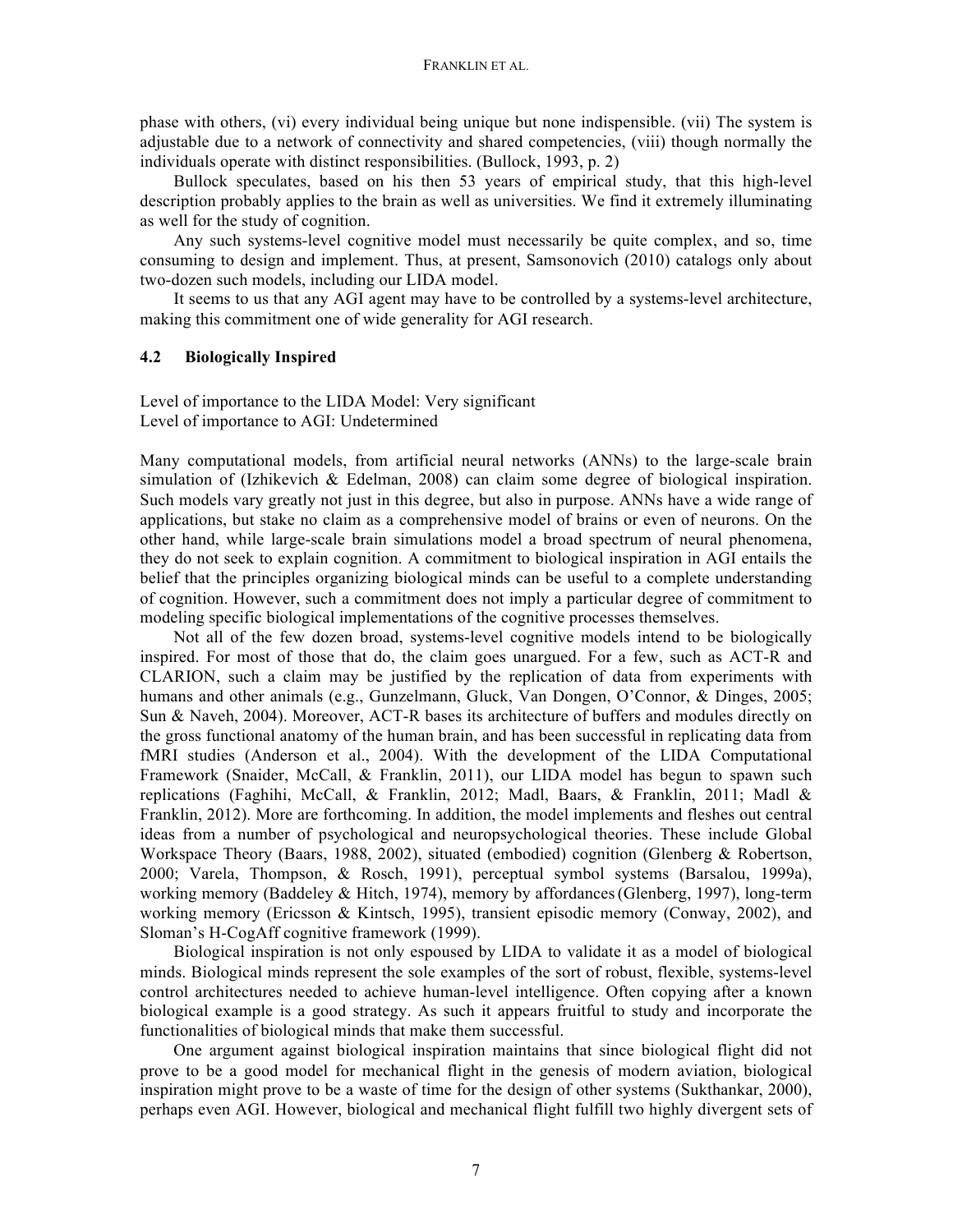modeling constraints, including very different speeds, weight loads, fuel ranges, and material strengths; an organic vs. a petroleum-based power source; the motivation for diversity vs. uniformity in production; and a biological vs. a commercial or military mandate. Certainly biological and computational cognition will also possess differing constraints. We strongly suggest that the study of the neurocognitive strategies fulfilling biological constraints will deepen our understanding of how cognition relates to its boundary conditions in general. Such an understanding should prove quite valuable to implementing cognition in a computational domain. Even if one finds this argument unconvincing given the current lack of theoretical consensus, and the need for further empirical validation of competing hypotheses, our approach will surely provide a valuable contribution toward achieving an artificial general intelligence.

It certainly seems possible to us that an AGI agent can be successfully developed using an architecture that is not biologically inspired. Thus, in our view, no claim can be made as yet as to the general utility or level of importance of this particular commitment to AGI research.

## **4.3 Embodied (Situated) Cognition**

Level of importance to the LIDA Model: Significant Level of importance to AGI: Undetermined

Embodied cognition argues that all aspects of cognition are shaped by the body (in particular the brain), and its interaction with the environment (situatedness) through incoming stimuli and outgoing motor actions (de Vega, Glenberg, & Graesser, 2008). We interpret the concept of embodiment broadly as a structural coupling between an autonomous agent and its environment (Franklin 1997), providing a criterion for embodiment in agents that interact with non-physical environments.

The LIDA model complies with this position by abjuring the use of amodal symbols, and depending on perceptual symbols instead (Barsalou, 1999). Though labels appear in the diagrams used to describe the conceptual LIDA model, they are only for the use of external human observers, and play no role in LIDA's internal dynamics. LIDA does not employ symbolic mechanisms, but, rather, abstract concepts would be learned from several examples (experiences) in a situated and embodied way. Though seemingly more difficult to implement, this approach is more consistent with our biologically motivated assumption (Barsalou, 2008). Older architectures, such as SOAR and ACT-R, typically employ symbolic mechanisms.

As with several of our commitments, there is still much controversy. Some might argue that we do not go far enough to claim a commitment to embodiment. For example, we do not insist on a robotic implementation (Franklin, 1997), while others certainly would (Pfeifer & Bongard, 2006). Still others are critical of the whole embodied cognition movement itself (Daum, Sommerville, & Prinz, 2009; Longo, 2009). In actuality, we do not reject the physical symbol system hypothesis (PSSH) of SOAR and ACT-R, feeling that PSSH is not truly in conflict with embodied cognition. In short, perceptual symbols a la Barsalou (1999b) work as well within a physical symbol system as do amodal symbols. Certainly, the symbols in SOAR and ACT-R implementations to date have been almost exclusively amodal, contributing to a misunderstanding of PSSH, but such a restriction has been pragmatic rather than axiomatic. Nonetheless, representations in LIDA will possess references to the sensory and perceptual primitives that invoked them, in keeping with the concept of embodiment as we interpret it.

Though firmly committed to embodiment for LIDA, we are hesitant to claim its necessity for all AGI architectures. It seems possible that successful AGI agents may be controlled by symbolic architectures.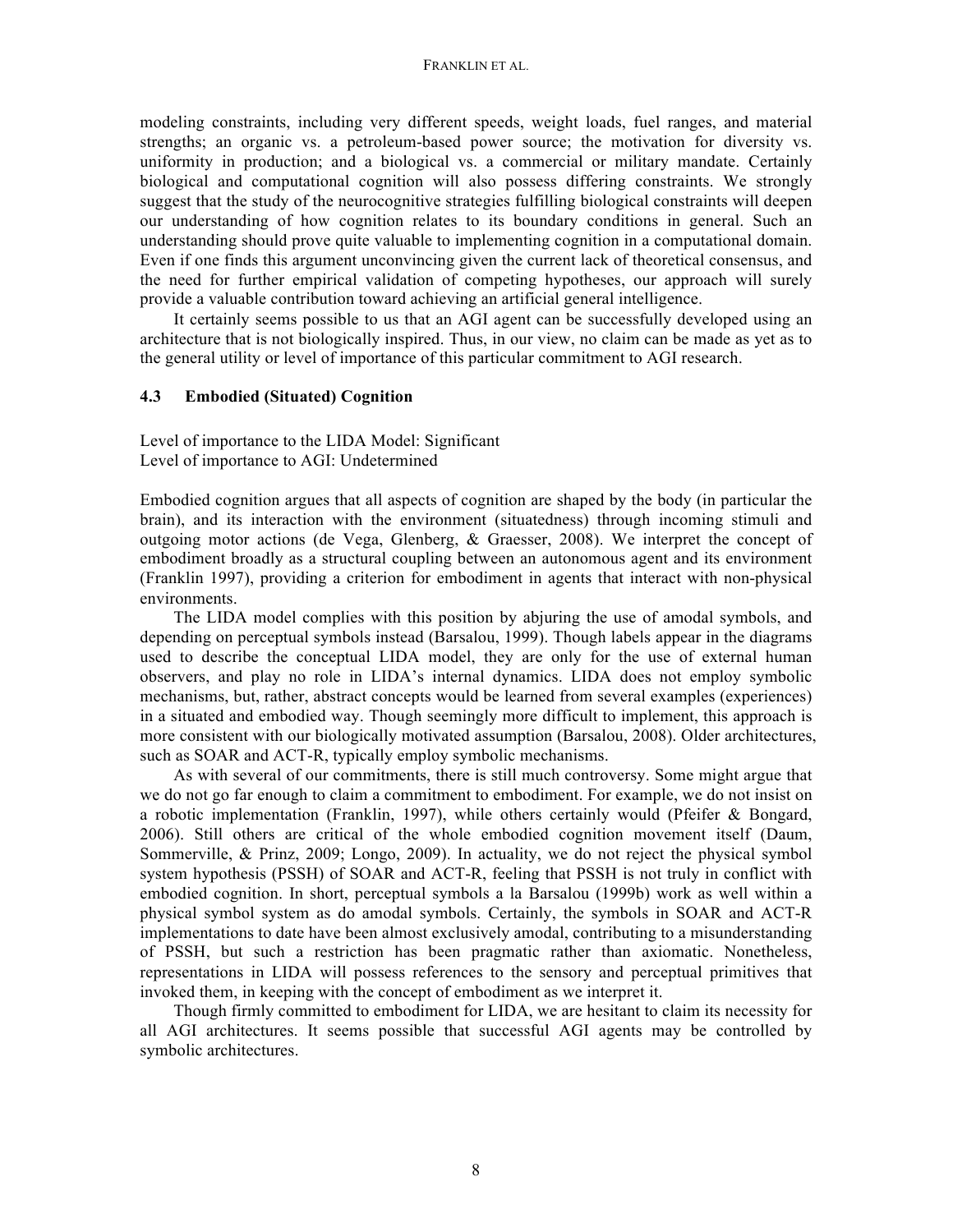## **4.4 Cognitive Cycles as Cognitive Atoms**

Level of importance to the LIDA Model: Essential Level of importance to AGI: Undetermined

Every autonomous agent, human, animal, or artificial, must frequently sample (sense) its environment and select an appropriate response (action). Sophisticated agents, such as humans, process (make sense of) the input from such sampling in order to facilitate their action selection. The agent's "life" can be viewed as consisting of a continual cascading sequence of these cognitive cycles. The LIDA model suggests that basic human and animal cognition can be usefully viewed as functioning by means of cognitive cycles whose internal structure fleshes out the composition of the action-perception cycles of the psychologists (Neisser, 1976) and the neuroscientists (Cutsuridis, Hussain, & Taylor, 2011; Dijkstra, Schöner, & Gielen, 1994; Freeman, 2002; Fuster, 2002; 2004). Such cognitive cycles comprise continual interactions between conscious contents, the various memory systems, and action selection.

While these cycles overlap, their various modules asynchronously producing parallel effects, they must preserve the seriality of consciousness. Each LIDA agent's cycle consists of three phases, a perceiving and understanding phase, an attending and consciousness phase, and an action selection and learning phase. There is not a sharp boundary between the perceiving and understanding phase and the attending and consciousness phase. Coalitions can be forming during the understanding process. The conscious broadcast is, however, a relatively sharp boundary.

A cognitive cycle can be thought of as a cognitive "moment," lasting roughly 300-500ms in humans (Madl, et al., 2011). Higher-level cognitive processes are composed of many of these cognitive cycles, each a cognitive building block. Figure 1 depicts a flow diagram of much of the internal structure and processing of LIDA's cognitive cycle. Note that while memories appear as separate boxes, this should not be taken as suggesting that there are sharp boundaries between memory modules; in fact, memories may use or "point back to" other memories, e.g. an episodic memory could reference a Perceptual Associative Memory (Fuster, 2006; Fuster & Bressler, 2012). Additionally, while arrows are depicted passing information between modules, the LIDA model is not committed to copying representations in the computational sense. Some believe that pointers, which refer back to a source, are used in brains in the place of copying (Fuster, 2006; Fuster & Bressler, 2012). The lack of such a commitment may differentiate LIDA from most other such systems-level cognitive architectures.

Moreover, while many, and perhaps all cognitive architectures are based on a computational cycle of some kind, LIDA has no system clock to which its cycle is lock-stepped. Thus LIDA's cognitive cycle is not explicitly hard-wired but rather emerges from constraints on its many component processes, which operate in parallel (see Asynchrony, below).

While this emergent cognitive cycle commitment is central to the LIDA model, we hesitate to propose it as important for AGI research in general, since to our knowledge no other systemslevel cognitive architecture makes such a commitment.

#### **4.5 Global Workspace Theory**

Level of importance to the LIDA Model: Essential Level of importance to AGI: Very significant

Global Workspace Theory (GWT) views the nervous system as a distributed parallel system with many different specialized processes (Baars, 1988, 2002). Coalitions of these processes enable an agent to make sense of the sensory data coming from the current environmental situation. Other coalitions, incorporating the results of the processing of sensory data, compete for attention in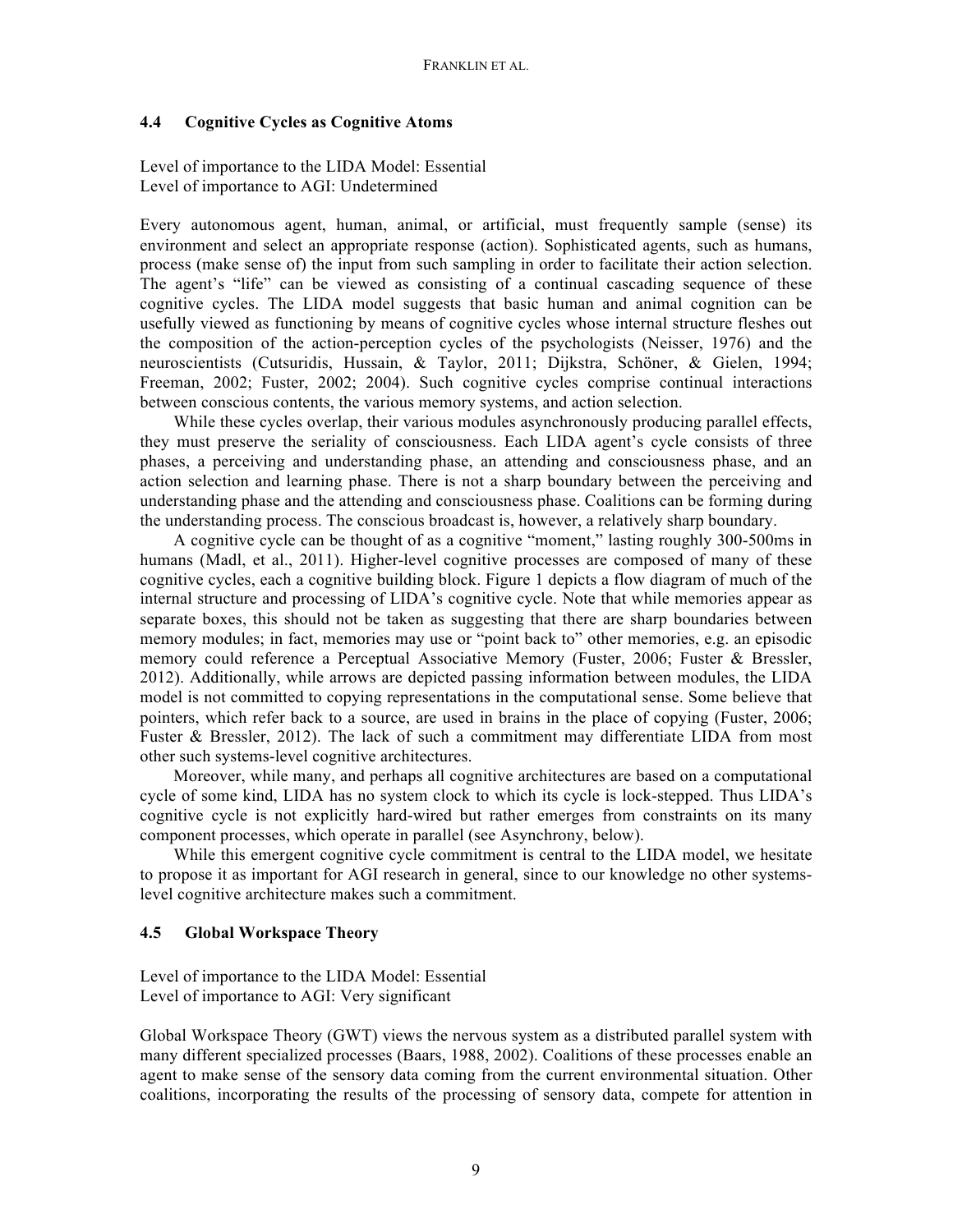what Baars calls the "Global Workspace." The contents of the winning coalition are broadcast to all other processes. The contents of this broadcast are proposed to be phenomenally conscious. This conscious broadcast serves to recruit other, unconscious processes to be used to select an action in response to the current situation, and to facilitate the various modes of learning (see the following section and the memory systems in Figure 1). GWT is therefore a theory of how consciousness functions within cognition (Figure 2) (Baars & Franklin, 2003; Franklin, et al., 2005). There is considerable empirical support for GWT from neuroscience studies (Baars, 2002), and other researchers have employed it in their architectures (Connor & Shanahan, 2010; Sergent & Dehaene, 2004; Shanahan, 2006; Wallace, 2005). It has also attracted much attention as the primary exemplar of what the philosophers call access consciousness (Baars, 2002; Block, 2007; Dennett, 2005; Dennis & Schutter, 2004). Of course, there are other theories of consciousness (e.g., Augustenborg, 2010; Edelman & Tononi, 2000; Sun & Franklin, 2007; Taylor, 2011; Tononi, 2008), but none to our knowledge, other than GWT, explicitly serve as the basis of a systems-level cognitive architecture.

While the commitment to GWT is certainly central to our LIDA model, we consider only the functional aspect, and not the specific implementation, to be crucial to AGI research. This functionality includes filtering the agent's current situation for the most salient portion to be used to select the next action (see Figure 2).

## **4.6 Learning via Consciousness**

Level of importance to the LIDA Model: Essential Level of importance to AGI: Significant

A second major function of consciousness in cognition, at least functional consciousness as implemented in the global broadcast of  $GWT<sup>3</sup>$ , is the enabling of learning, the encoding of knowledge about the past for use in the present. The conscious broadcast selects the most salient portion of the current situation to be learned by the various memory systems. GWT supports the Conscious Learning Hypothesis: significant learning takes place via the interaction of consciousness with the various memory systems (Baars & Franklin, 2003; Franklin, et al., 2005). That is, all memory systems rely on conscious cognition for their updating, either in the course of a single cycle or over multiple cycles (see above for a discussion of cognitive cycles). Note that learning as used here does not refer to Hebbian learning or other forms of neural plasticity, rather it refers to the Conscious Learning Hypothesis, a theory of cognitive, not neural, learning. Nonetheless, this does not preclude that learning may be implemented via Hebbian mechanisms. Priming, of course, can occur unconsciously (Boltea & Goschke, 2008; Eimer & Schlagecken, 2003), but is of such limited scope and brief duration as not to be considered significant learning. Both implicit learning (Cleeremans, Destrebecqz, & Boyer, 1998; Jimenez, 2003) and latent learning (Campanella & Rovee-Collier, 2005; Chamizo & Mackintosh, 1989; Franks et al., 2007) require subjects to be awake and alert, and thus presumably conscious.

Data flow according to GWT can be visualized as having an hourglass shape with sensory data coming in the left and flowing through the leftmost cone (please see Figure 2). The bottleneck at the center represents the limited capacity global workspace acting as an attentional (relevance) filter before the broadcasting of conscious contents throughout the brain, represented by the rightmost cone. GWT is therefore a theory of how consciousness functions within cognition, first as a filter and then as a recruiter and a modulator of learning.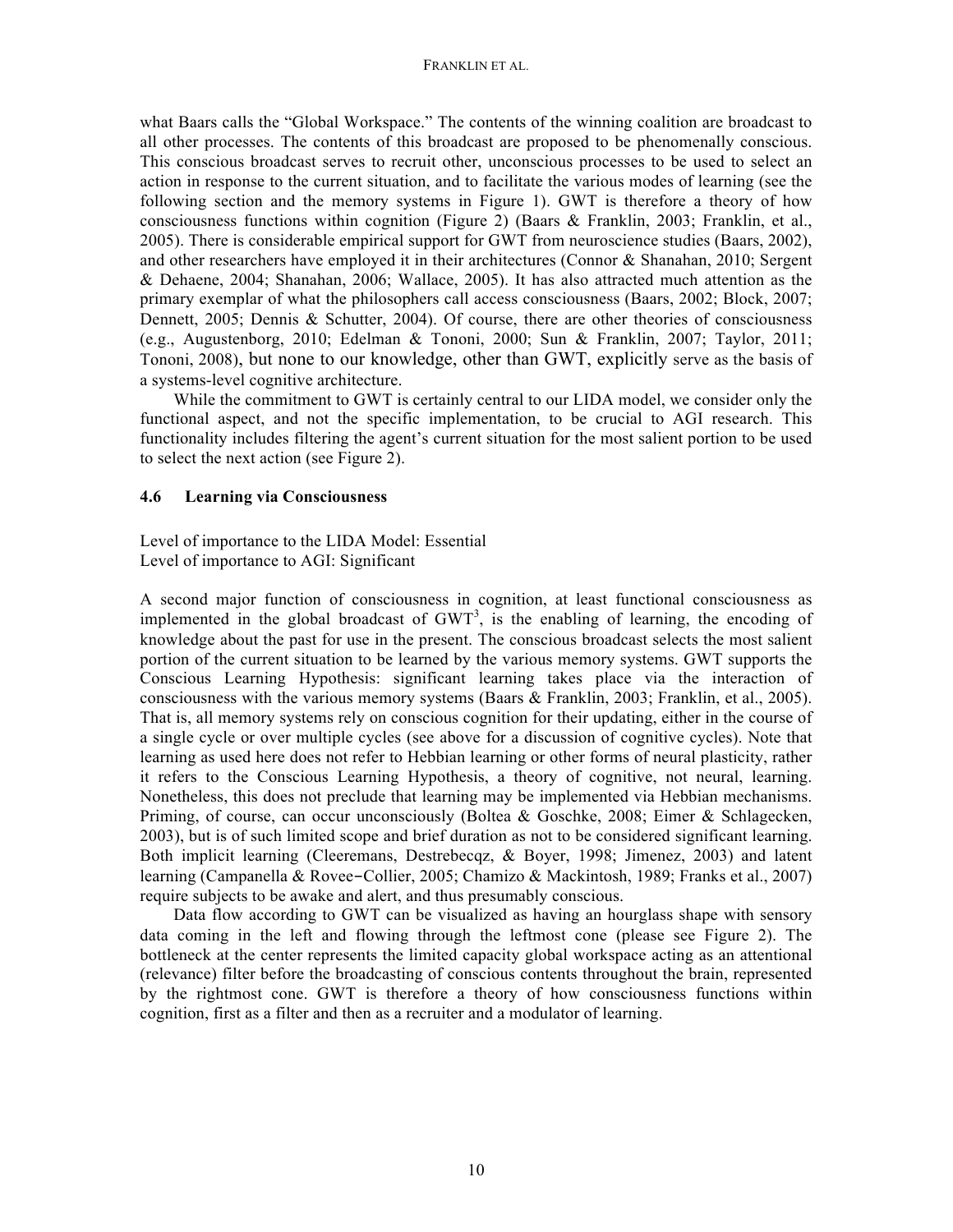

Figure 2. Global Workspace Theory within the Action-Perception cycle.

Frequent published assertions about "unconscious learning" might make our Conscious Learning Hypothesis appear untenable. However, closer examination reveals that all such refer to either priming or implicit learning. Subliminal priming can occur when a stimulus is presented for too short a time for conscious awareness to occur, and followed by some masking stimulus. The priming stimulus, though unconscious, can affect subsequent decisions (Eimer & Schlagecken, 2003; Silverta, Delplanquea, Bouwalerha, Verpoorta, & Sequeira, 2004; Tulving & Schacter, 1990; Yang, Xu, Du, Shi, & Fang, 2011). This kind of masked priming effect involves too little content over too short a time period for us to be comfortable referring to it as learning.

Implicit learning is often misleadingly defined as learning that takes place without intention or awareness (Jimenez, 2003). In each instance of implicit learning, the learning subject must be conscious during the learning experience. Typically some skill is learned (for example, recognizing well-formed sequences of letters) while some underlying enabling pattern (the rule by which well-formed sequences are constructed) remains implicit (Cleeremans, et al., 1998; Jimenez, 2003; Reber, 1967; Sun, Slusarz, & Terry, 2005). Implicit learning is, indeed, learning, but it does not occur in the absence of consciousness. We refer to such learning as "consciouslymediated" (Franklin & Baars, 2010; Franklin, et al., 2012).

We do contend that commitments to learning will be critical to any AGI agent, since not all eventually needed recognitions, knowledge, skills, etc. can be built in. However, we make no such contention about LIDA's particular mechanisms of learning.

## **4.7 Comprehensive Decay of Representations and Memory**

Level of importance to the LIDA Model: Significant Level of importance to AGI: Undetermined

Essentially, every representational entity in the LIDA model has a numeric activation value, which may have different meanings for different entities. To be clear, modules are not considered representational entities though they may contain instantiated representations and memory. Entities in one of the long-term memories typically have both a base-level activation measuring the past usefulness of the entity, and a current activation that measures its current relevance. In LIDA, all activations decay. Decay rates vary with the type of entity and with the type of activation. The decay rate of a given entity will often decay in an inverse exponential relationship to its activation. If the activation of an entity decays sufficiently, that entity (memory trace) is removed from the LIDA memory module. On the other hand, due to the exponential decay, saturated entities may decay so slowly as to seem permanent.

Many human memory researchers are happy with the idea of memory traces decaying away (Cansino, 2009; Sims & Gray, 2004). Others believe that long-term memory traces never decay away, but rather are unable to be reached due to retrieval failure (cue-dependent forgetting) (Armstrong & Mewhort, 1995; Bjork & Bjork, 1988; Miller & Matzel, 2006; Shiffrin, 1970).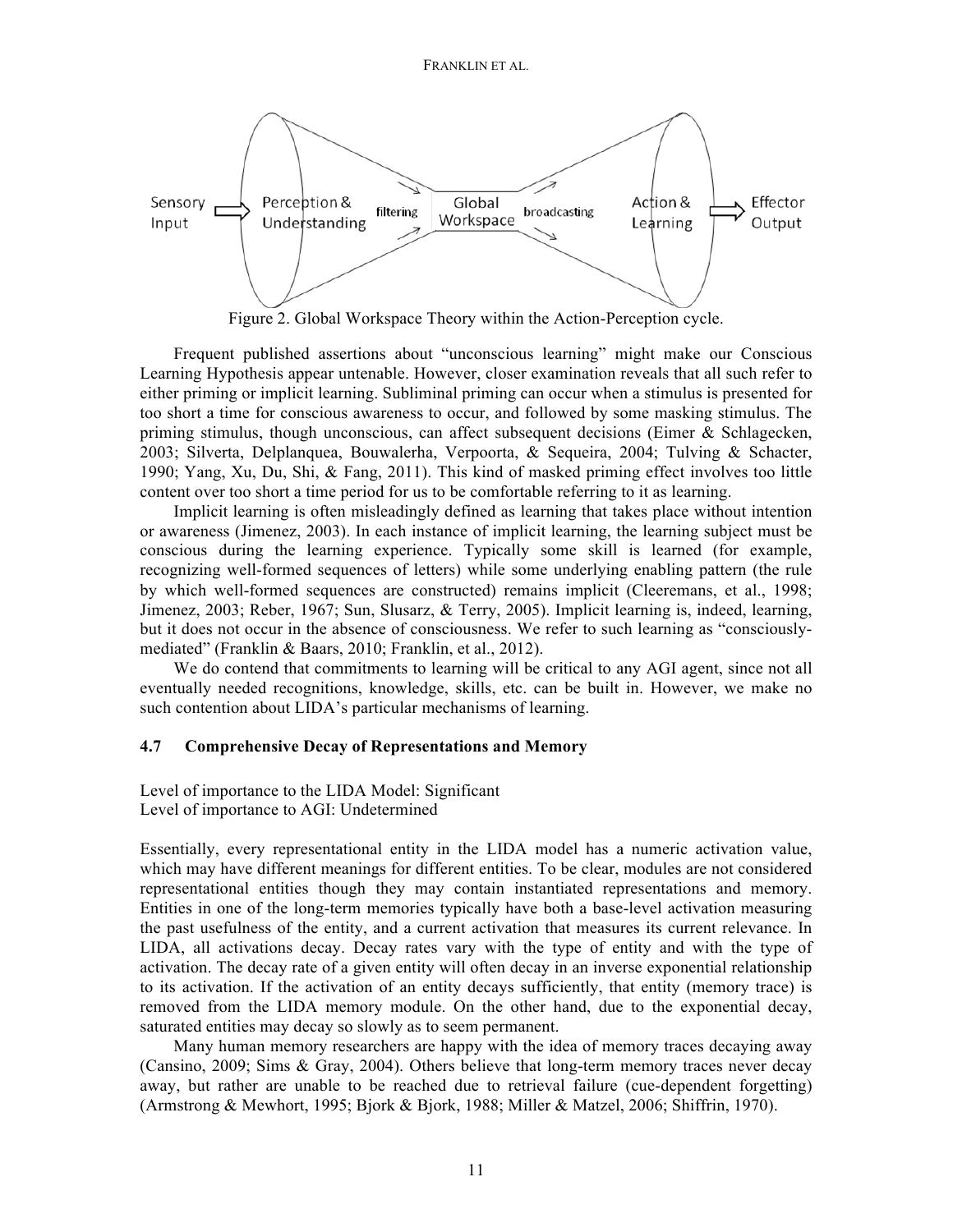In addition to decay, representations in LIDA can change as a result of interference by later cognitive activities. Memory loss due to interference is not controversial among human memory researchers (Brainerd & Dempster, 1995; Chandler, 1991). Neither is the concept of seemingly permanent long-term episodic memory storage (Craik, Routh, Broadbent, & Craik, 1983; Stickgold & Walker, 2005).

Again our commitment to decay in LIDA is a fairly significant one, but we make no such claim to its general usefulness or importance to AGI research. It may not even happen uniformly in humans.

## **4.8 Profligacy in Learning**

Level of importance to the LIDA Model: Subsidiary Level of importance to AGI: Undetermined

As noted in the section on learning via consciousness above, learning occurs in a profligate manner during each of LIDA's cognitive cycles as a result of the conscious broadcast. In Figure 1, the solid lines depict opportunities for this multimodal learning to occur in each of the long-term memory systems using the contents of the conscious broadcast. Such learning can be instructionalist, the learning of new entities, or selectionist, the reinforcement of existing entities by modifying their base-level activation. Thus learning can occur at roughly five to ten times a second in each of the modalities (Madl, et al., 2011). We refer to this process as profligate learning, the rapid learning of everything that comes to consciousness. Of course, most of what is so learned rapidly decays away (see the previous section). Recall that long-term memories are, in fact, only potentially long-term. Given sufficient reinforcement, a particular memory may acquire enough base-level activation that its decay rate essentially drops to zero. In AI, such common profligate learning algorithms are often referred to by the term generate and test<sup>5</sup> (e.g., Kaelbling, 1994), or in common language, trial and error.

Though learning via generate and test has certainly proved itself useful to AI research, we see no reason to claim that profligate learning must be equally useful to AGI research.

#### **4.9 Feelings as Motivators and Modulators of Learning**

Level of importance to the LIDA Model: Very Significant Level of importance to AGI: Significant

The LIDA model employs artificial feelings and emotions that allow for flexible and sophisticated action selection, and for the modulation of learning (Franklin & Ramamurthy, 2006). Feelings in humans include hunger, thirst, various sorts of pain, hot or cold, the urge to urinate, tiredness, depression, etc. Implemented biologically as somatic markers (Damasio, 2008), feelings typically attach to response options and therefore bias the agent's choice of action.

Emotions, such as fear, anger, joy, sadness, shame, embarrassment, resentment, regret, guilt, etc., are taken to be feelings with cognitive content (Johnston, 1999; Panksepp, 2005). One cannot simply feel shame, but shame at having done something—the cognitive content. Feelings, including emotions, are nature's means of implementing motivations for actions in humans and other animals. Feelings and emotions give us the ability to make an almost immediate assessment of situations (Roseman & Smith, 2001; Smith & Kirby, 2001). They allow us to determine whether a given state of the world is beneficial or detrimental.

<sup>&</sup>lt;sup>5</sup> Learning is generated each time content comes to consciousness, and its usefulness is continually tested by decay as time passes.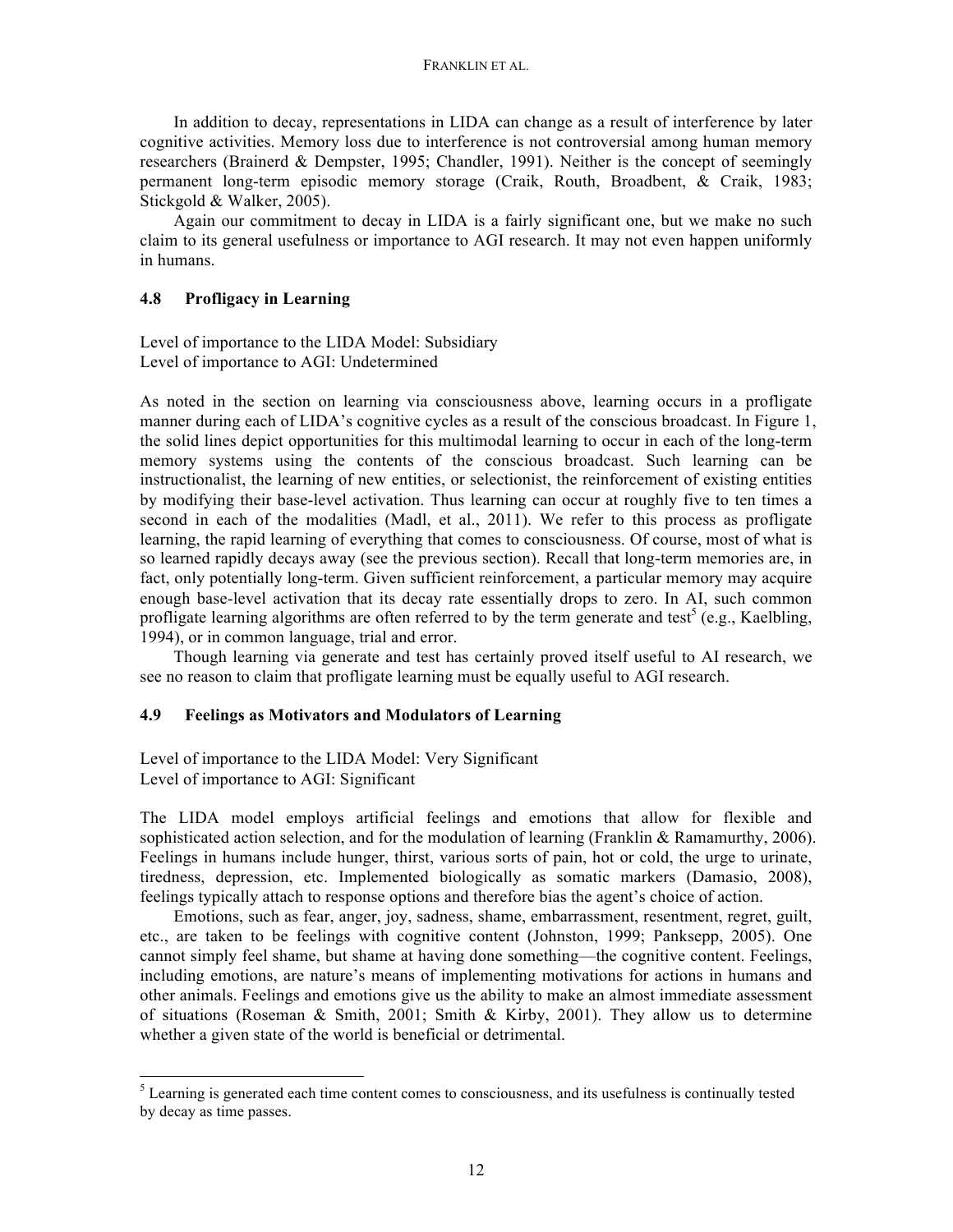Feelings are represented in the LIDA Model as particular kinds of nodes in its Perceptual Associative Memory and elsewhere. Each feeling node constitutes its own identity; for example, distress at not enough oxygen is represented by one node, relief at taking a breath by another. Each feeling node has its own valence, always positive or always negative. The current activation of the node measures its arousal. Those feeling nodes with sufficient activations, along with their incoming links and object nodes, become part of the current percept and are passed to the Workspace.

These feeling nodes play a major role in contributing activation to those coalitions that contain them, thereby increasing the coalition's likelihood of selection in the Global Workspace. Any feeling nodes that belong to the winning coalition become part of the conscious broadcast, the contents of consciousness.

Any feeling node in the conscious broadcast that also occurs in the context of a scheme in Procedural Memory adds to the current activation of that scheme, increasing the likelihood that it will be instantiated into the action selection mechanism. It is here that feelings play an additional role as implementation of motivation by adding to the likelihood of a particular action being selected.

Learning is both a function of attention and of feelings. Feelings in the conscious broadcast modulate learning. Up to a point, the more intense a feeling node's activation, also known as its affect, the greater the learning. Beyond the optimal point, more affect begins to interfere with learning (Yerkes & Dodson, 1908).

While some form of quite flexible motivation will be a critical commitment to any AGI agent, there may well be ways to bring this about other than by feelings and emotions.

# **4.10 Asynchrony**

Level of importance to the LIDA Model: Very significant Level of importance to AGI: Undetermined

The LIDA cognitive cycle diagram above (Figure 1) consists of modules, represented by labeled boxes, and their associated processes, represented by labeled arrows. The modules mostly store memories of some kind or another, either (potentially) long-term or shorter term. The process operating on the Global Workspace waits for an appropriate global trigger before broadcasting the current contents of consciousness (black arrows in the diagram), thus assuring the seriality and coherence of consciousness. Baars' recent notion of a dynamic Global Workspace (dGW) (Baars, Franklin, & Ramsøy, 2013) suggests that conscious contents arise from a winner-takeall binding coalition among competing and cooperating signal streams emanating from a selected region of the cortico-thalamic core. A winning coalition can ignite a  $\sim$ 100ms global broadcast to widely distributed receiving networks (Gaillard et al., 2009). This suggestion does not contradict the existence of such global triggers in brains.

All of the other processes of the LIDA model operate asynchronously in response to their local conditions. Thus multiple processes may be active simultaneously throughout the LIDA architecture, giving rise to overlapping cognitive cycles running in parallel. In other words, a cognitive cycle does not need to finish before another begins—in fact, it typically won't. These cycles are an emergent property of the architecture. In neither brains, nor in the computational implementations of LIDA-based agents, are cognitive cycles explicitly evolved, or built into the architecture. This may differ in other cognitive architectures.

Though LIDA, and brains, work well without a system clock, we see no reason to expect this must be true of AGI agents in general.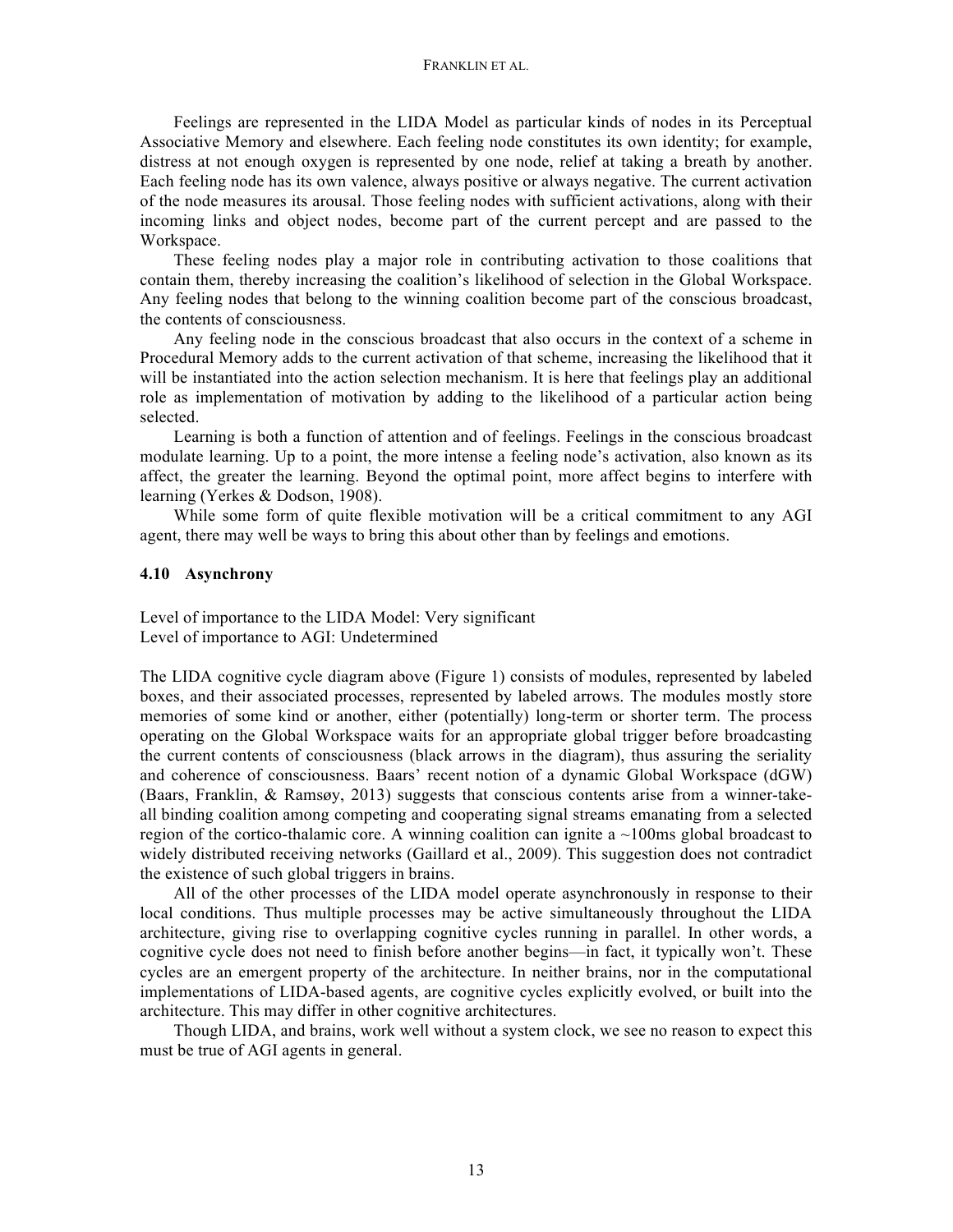# **4.11 Transient Episodic Memory**

Level of importance to the LIDA Model: Very Significant Level of importance to AGI: Significant

Following Conway (2001), the LIDA model hypothesizes that humans have a content-addressable, associative, transient episodic memory with a decay rate measured in hours or a day. In our theory, a conscious event is stored in transient episodic memory following a broadcast from the Global Workspace. Although this is a minority opinion in the psychological literature, we justify the need for it as follows. We note that such a transient episodic memory will be needed by any agent who must keep track of repetitive similar events whose important features differ slightly from event to event, for example, where in a parking garage an automobile is parked daily. Such events cannot be successfully tracked by long-term episodic memory that is subject to interference.

In spite of this commitment being ignored by most human memory researchers, we suspect that an AGI agent will be confronted with repetitive similar events with important features differing only slightly from event to event. Thus this will be a significant commitment for AGI research.

# **4.12 Consolidation**

Level of importance to the LIDA Model: Subsidiary Level of importance to AGI: Subsidiary

A corollary to the hypothesis of the previous section says that conscious contents can only be encoded (consolidated) in long-term Declarative Memory via Transient Episodic Memory (see Figure 1). Though still somewhat controversial, there is much evidence for consolidation (Born  $\&$ Wagner, 2006; Graves, Heller, Pack, & Abel, 2003; McGaugh, 2000; Nadel, Hupbach, Gomez, & Newman-Smith, 2012; Remondes & Schuman, 2004; Stickgold & Walker, 2005; Wamsley, Tucker, Payne, Benavides, & Stickgold, 2010; Wiedemann, 2007; Zhang, 2009).

A commitment to some way of producing long-term episodic memory will surely be needed by AGI agents, but this need not happen via consolidation.

# **4.13 Non-linear Dynamics Bridge to Neuroscience**

Level of importance to the LIDA Model: Very Significant Level of importance to AGI: Undetermined

The LIDA model is a model of mind, not of the underlying brain. LIDA is a biologically inspired model, which incorporates the useful, functional aspects of the brain into the model, e.g. Global Workspace Theory, while, hopefully, avoiding those features idiosyncratic to the brain. In addition, such a model of mind should be consistent with the only known existing implementations of highly sophisticated minds; namely those generated by biological brains. Thus, the model needs to avail itself of existing neuroscientific evidence in order to account for the observed connection between minds and brains.

We propose that non-linear, self-organizing dynamics constitutes a bridge or mapping, in principle, between the mind's cognitive representations and the neural dynamics that underlie them. For example, Fuster's cognits (2006) are proposed to represent cognitive entities neurally. The brain dynamically integrates the activity of its perceptual oscillators with the activity of its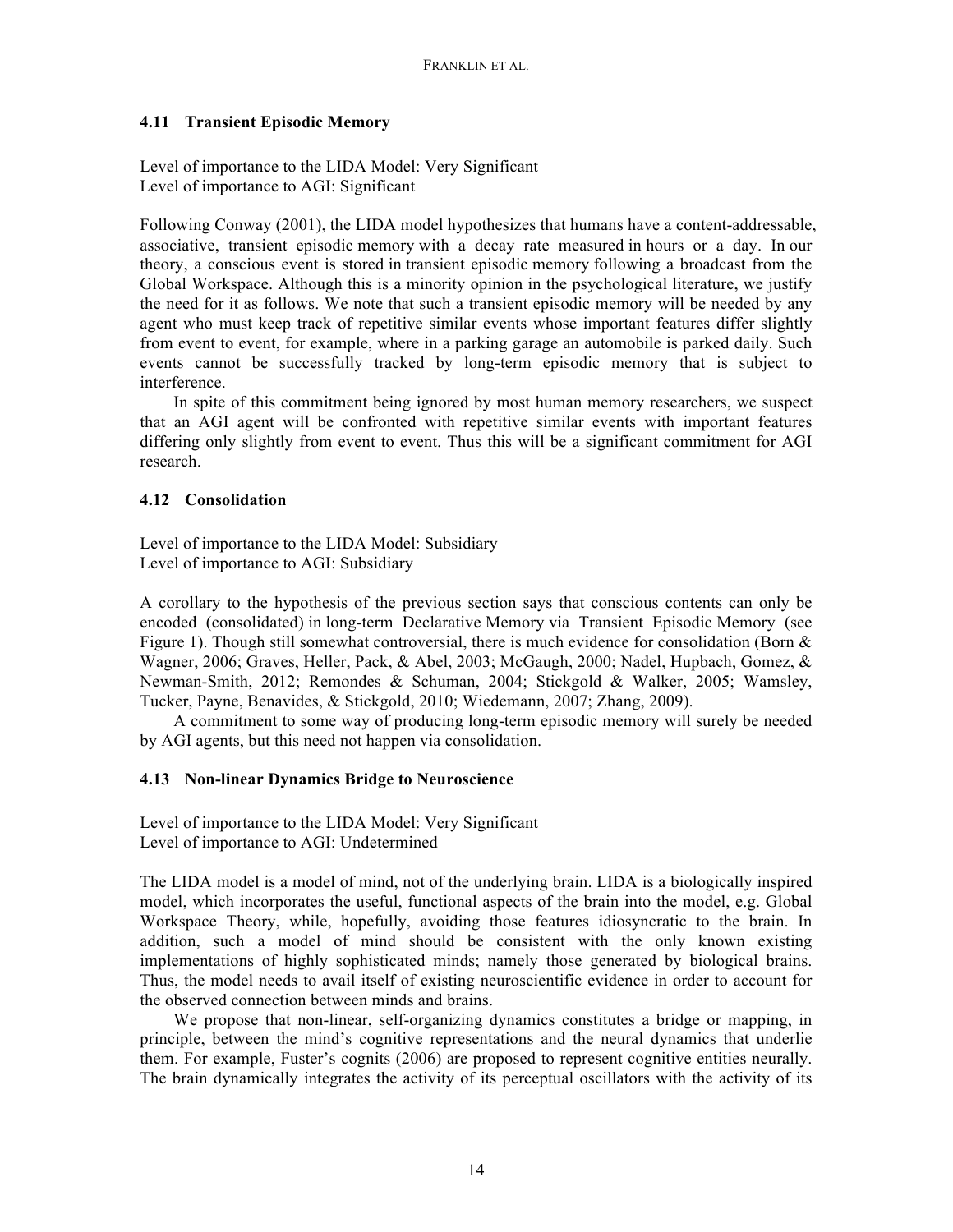higher-order neural oscillators<sup>6</sup> (Barham, 1996; Freeman, 2003) so as to subserve the application of memory, deliberation, and goals to the present state of the environment and brain. In keeping with Global Workspace Theory, a subset of this integrated oscillatory activity is selected (see Asynchrony above) for broadcast. This broadcast then drives action selection and several forms of learning, and the selected actions activate oscillators that control the organism's action execution. Furthermore, we propose timing relationships in the form of phase-coupling between oscillators as a key characteristic of cognition's neurophysiological "structure" (Strain, Franklin, Heck, & Baars, in preparation).

This commitment is to a particular explanation of the relationship between LIDA and neuroscience. It need play no role in AGI research in general.

## **4.14 Theta Gamma Coupling from the Cognitive Cycle**

Level of importance to the LIDA Model: Significant Level of importance to AGI: Undetermined

This conceptual assumption is about the relationship of the LIDA model to the underlying empirical neuroscience evidence. Cross-frequency-coupling (CFC), in which high-frequency (gamma) activity organizes within low-frequency (theta) response patterns, is implicated in a variety of cognitive contexts (Canolty & Knight, 2010), including declarative memory (Nyhus & Curran, 2010; Osipova et al., 2006; Sederberg, Kahana, Howard, Donner, & Madsen, 2003), working memory (Sauseng, Griesmayr, Freunberger, & Klimesch, 2010; Tort, Komorowski, Manns, Kopell, & Eichenbaum, 2009), attention (Sauseng, Klimesch, Gruber, & Birbaumer, 2008), and perceptual organization (Doesburg, Green, McDonald, & Ward, 2009). More specifically, cross-frequency coupling was detected as a strong correlation between theta phase and gamma power (Canolty et al., 2006).

Within the LIDA model, individual cognitive cycles run their course in roughly 300-500ms. Several such cognitive cycles, perhaps three, can cascade or overlap as long as the quasi-seriality of consciousness is preserved. Thus, such cascading cognitive cycles would be expected to occur at a theta band rate of 5-8hz. But within each cognitive cycle one finds a bevy of modules and processes contributing to the activity of the cycle (see Figure 1), always varying with the current situation or task. An attractive conjecture from the LIDA Model is that this internal activity of cognitive cycles gives rise to gamma frequency amplitude modulations during the course of a theta cycle corresponding to a cognitive cycle (Strain, et al., in preparation). If so, the observed phenomenon of theta-gamma coupling on some underlying cell assembly, that is, the modulating of each theta cycle by gamma frequency amplitude variations, could be interpreted as corresponding to the activity of a LIDA process correlated with that cell assembly. Variations in theta phase would correspond to variations in cognitive cycle lengths and in the details of the overlap during the cascading of cognitive cycles.

This commitment concerns only the relationship between LIDA's emergent cognitive cycle and the emergent theta-gamma cycles in brains. It may well have no role at all to play in AGI research in general.

 $6$  From Barham (1996), we construe "oscillator" as referring broadly to the activity pattern of any fluctuating entity that has a measurable physical energy. Examples range from the low-energy activity of sensory receptors, neurons and neural ensembles, to high-energy patterns such as the variation of a predator population, the presence or absence of a physical obstacle, or even weather patterns and solar cycles. In this scheme, an organism's low-energy oscillators allow it to respond to the activity of high-energy environmental oscillators before becoming "thermodynamically coupled" to them (Barham, 1996).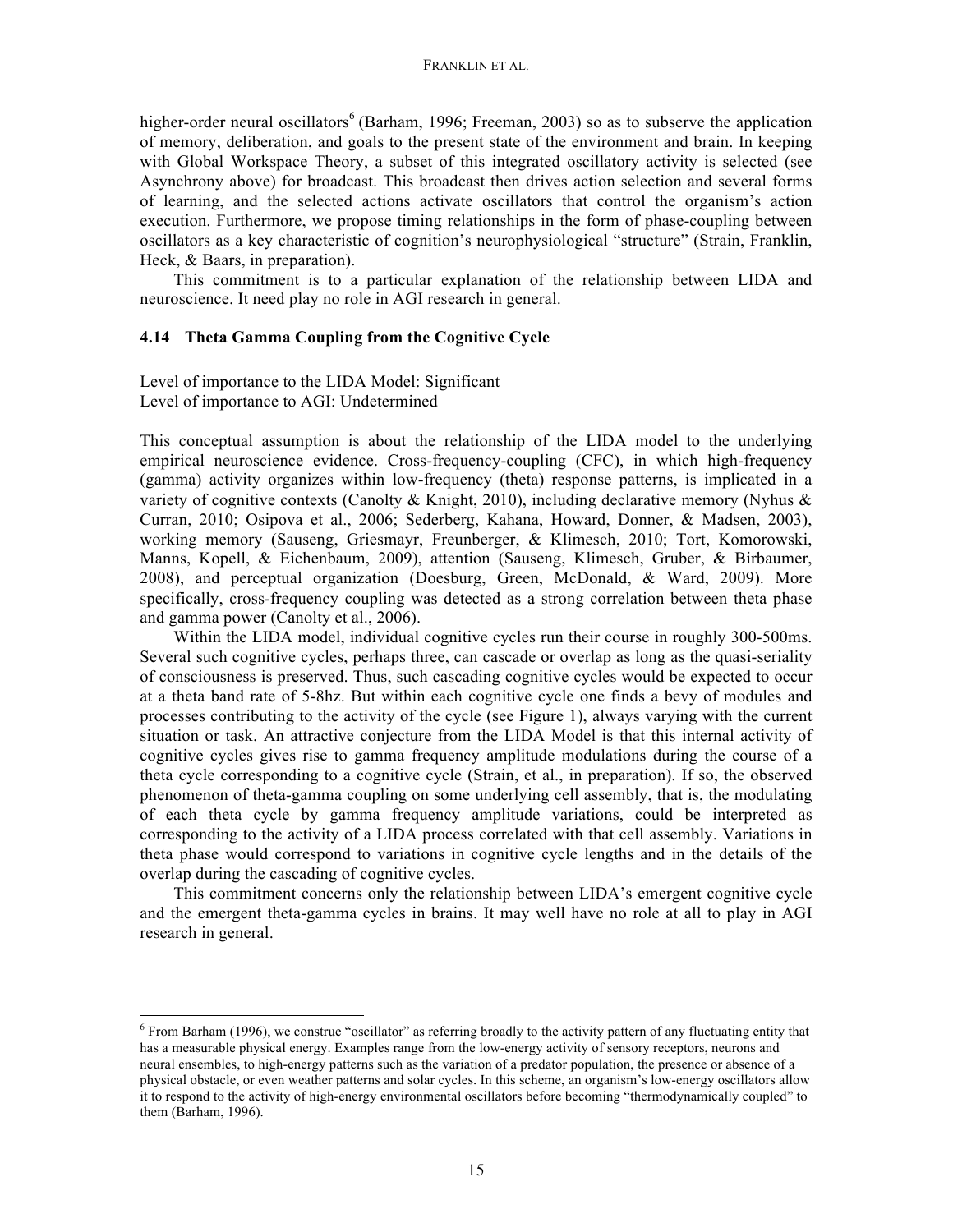# **5. Summary and Conclusions**

We have approached the problem of artificial general intelligence by integrating existing models and evidence into the broad-based LIDA model comprising the known cognitive principles of perception, memory, understanding, attention, consciousness, action selection and execution. In order to accomplish this, we have taken tentative theoretical stances in each of these subfields, many of which would be controversial if asserted dogmatically. As a rule, our stances do not represent staunchly held positions in the various debates, so much as operational commitments that enable the broad modeling necessary to artificial general intelligence research. If any one of our tentative commitments were to prove false, it would likely alter our model significantly.

To summarize, the research philosophy for the LIDA model is strongly defined by an adherence to *systems-level modeling* of multiple aspects of cognition within a single unified model. LIDA is *biologically inspired*, using biology as a guide as well as a restriction on its functionality. It adheres to *embodied (situated) cognition*, using grounded modal representations. LIDA views *cognitive cycles as cognitive atoms*, suggesting high-order processes are built out of simpler action-perception cycles. Nonetheless, there are no serial timekeepers defining such cycles; rather the seriality emerges from a bevy of *asynchronous* processes. LIDA is strongly coupled with *Global Workspace Theory*, which suggests the need for a filter on the agent's representation of the current situation selecting the most salient portion to be used to select the next action. Additionally, *learning* is hypothesized to primarily occur *via* this *consciousness* selection. Since consciousness moments appear to be frequent (every 100ms), then *learning is profligate*, which should be offset by *comprehensive decay of representations and memory*, leaving only the most frequent and salient representations. In order to have an autonomous agent with an agenda, LIDA, sticking with biological inspiration, calls upon *feelings as motivators and modulators of learning*. LIDA requires *Transient Episodic Memory*, for repetitive similar events whose important features differ slightly from event to event. A corollary to this suggests that long-term Declarative Memory should be produced via the *consolidation* of Transient Episodic Memory. Finally, LIDA grounds itself to neuroscience in two ways: 1) It proposes a *non-linear dynamics bridge* between mental representations and the neural dynamics that underlie them, and 2) it suggests *theta gamma coupling from the cognitive cycle*.

As mentioned, the cognitive-cycle-as-cognitive-atom-hypothesis and the Global Workspace Theory of consciousness are two firmly held commitments in the LIDA Model. LIDA's modules contain distributed asynchronous processes with a quasi-seriality imposed by periodic conscious broadcasts according to GWT. This seriality defines a cycle. Asynchrony predicts that one such cycle may begin before the previous one is completed, making empirical detection and measurement of such cycles an extremely difficult methodological problem. However, the model itself offers a computational platform, the recently completed LIDA Computational Framework (Snaider, McCall, & Franklin, 2011) on which to test the Model's numerous hypotheses. Implementations of a model of mind should replicate data from experimental psychology, and/or produce reasoning, learning, and behavior comparable to that of biological organisms including humans. Ongoing research will reinforce validated assumptions and mandate changes to those producing results inconsistent with empirical data.

The authors state these commitments here hoping to generate discussion of these, as well as the commitments of other cognitive modelers, as a means of furthering research in artificial general intelligence. It would seem that a consensus as to commitments might well lead to a greater similarity of AGI architectures, with the possibility of inter-usability of their modules.

## **6. Acknowlegements**

We are greatly indebted to the members of the Cognitive Computing Research Group (CCRG) at the University of Memphis for their many contributions to the various commitments of the LIDA model described here. We also offer our thanks to Phil Pavlik for reviewing the manuscript and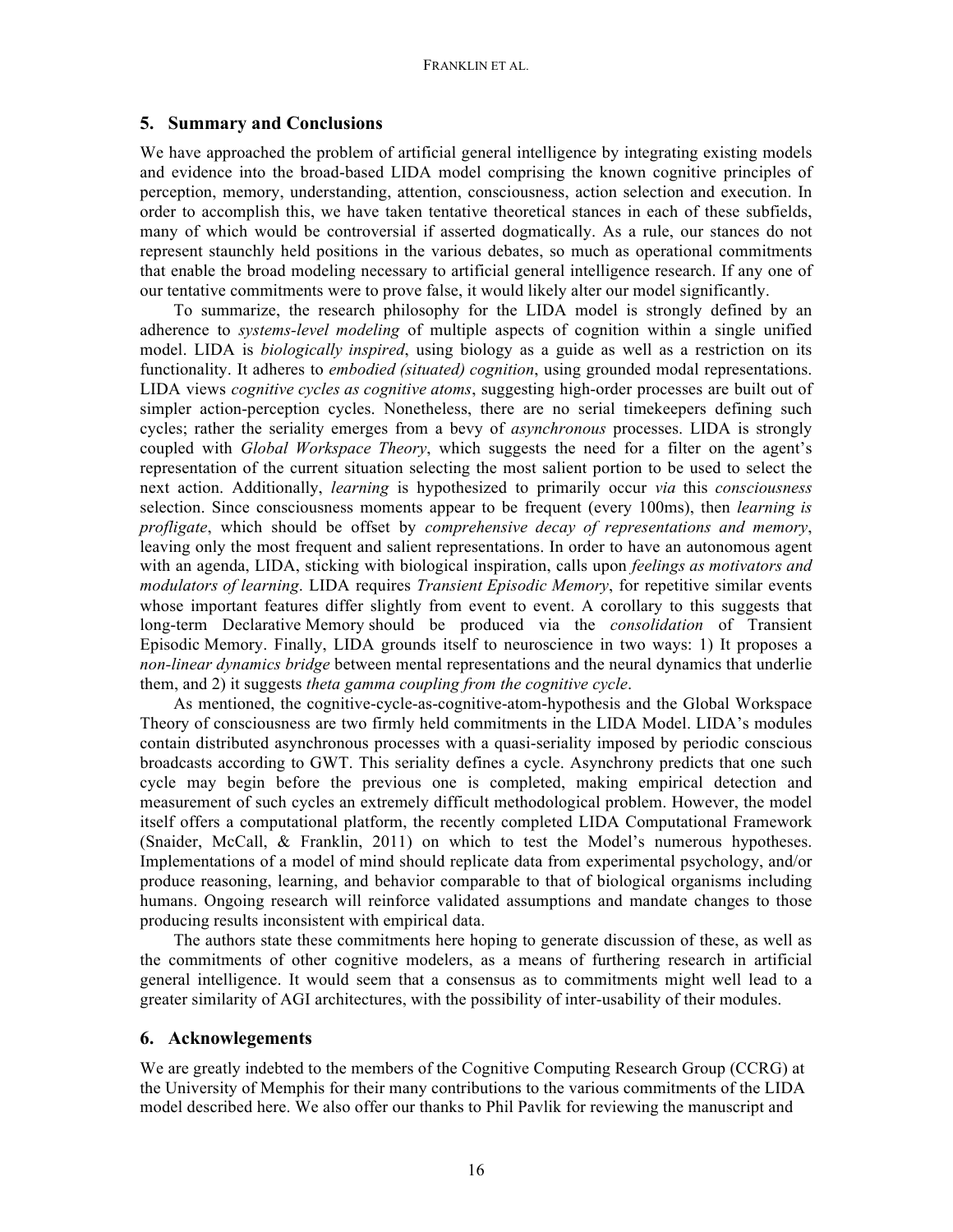providing several very useful suggestions. Finally, we thank the three JAGI editors for their insightful reviews that so helped to improve this paper.

# **7. References**

- Anderson, J. R. (2007). Using brain imaging to guide the development of a cognitive architecture. In W. D. Gray (Ed.), Integrated models of cognitive systems (pp. 49-62). New York: Oxford University Press.
- Anderson, J. R., Bothell, D., Byrne, M. D., Douglass, S., Lebiere, C., & Qin, Y. (2004). An Integrated Theory of the Mind *Psychological Review, 111*( 4), 1036-1060.
- Armstrong, I. T., & Mewhort, D. (1995). Repetition deficit in rapid-serial-visual-presentation displays: Encoding failure or retrieval failure? *Journal of Experimental Psychology: Human Perception and Performance, 21*(5), 1044.
- Augustenborg, C. C. (2010). The Endogenous Feedback Network: A new approach to the comprehensive study of consciousness. *Consciousness and Cognition*. doi: 10.1016/j.concog.2010.03.007
- Baars, B., Franklin, S., & Ramsøy, T. (2013). Global workspace dynamics: Cortical "binding and propagation" enables conscious contents. *Frontiers in Consciousness Research, 4*, 200. doi: 10.3389/fpsyg.2013.00200
- Baars, Bernard J. (1988). *A Cognitive Theory of Consciousness*. Cambridge: Cambridge University Press.
- Baars, Bernard J. (2002). The conscious access hypothesis: origins and recent evidence. *Trends in Cognitive Science, 6*, 47–52.
- Baars, Bernard J., & Franklin, S. (2003). How conscious experience and working memory interact. *Trends in Cognitive Science, 7*, 166–172.
- Bach, J. (2008). Seven principles of synthetic intelligence. In P. Wang, G. Goertzel & S. Franklin (Eds.), *Artificial General Intelligence 2008: Proceedings of the First AGI Conference* (pp. 63-74). Amsterdam: IOS Press.
- Bach, J., Goertzel, B., & Iklé, M. (Eds.). (2012). *Artificial General Intelligence: 5th International Conference*. Oxford, UK: Springer.
- Baddeley, A. D., & Hitch, G. J. (1974). Working memory. In G. A. Bower (Ed.), *The Psychology of Learning and Motivation*. New York: Academic Press.
- Barham, J. (1996). A dynamical model of the meaning of information. *BioSystems, 38*, 235-241.
- Barsalou, L. W. (1999a). Perceptual symbol systems. *Behavioral and Brain Sciences, 22*(04), 577-609.
- Barsalou, L. W. (1999b). Perceptual symbol systems. *Behavioral and Brain Sciences, 22*, 577– 609.
- Barsalou, L. W. (2008). Grounded cognition. *Annu. Rev. Psychol., 59*, 617-645.
- Bjork, E. L., & Bjork, R. A. (1988). On the adaptive aspects of retrieval failure in autobiographical memory.
- Block, N. (2007). Consciousness, Accessibility and the Mesh between Psychology and Neuroscience. *Behavioral and Brain Sciences, 30*, 481-548.
- Boltea, A., & Goschke, T. (2008). Intuition in the context of object perception: Intuitive gestalt judgments rest on the unconscious activation of semantic representations. *Cognition, 108*(3), 608-616. doi: 10.1016/j.cognition.2008.05.001
- Born, J., & Wagner, U. (2006). Memory Consolidation during Sleep: Role of Cortisol Feedback. *Annals of the New York Academy of Sciences, 1032*, 198 - 201. doi: 10.1196/annals.1314.020
- Brainerd, C. J., & Dempster, F. N. (1995). *Interference and inhibition in cognition*: Academic Press.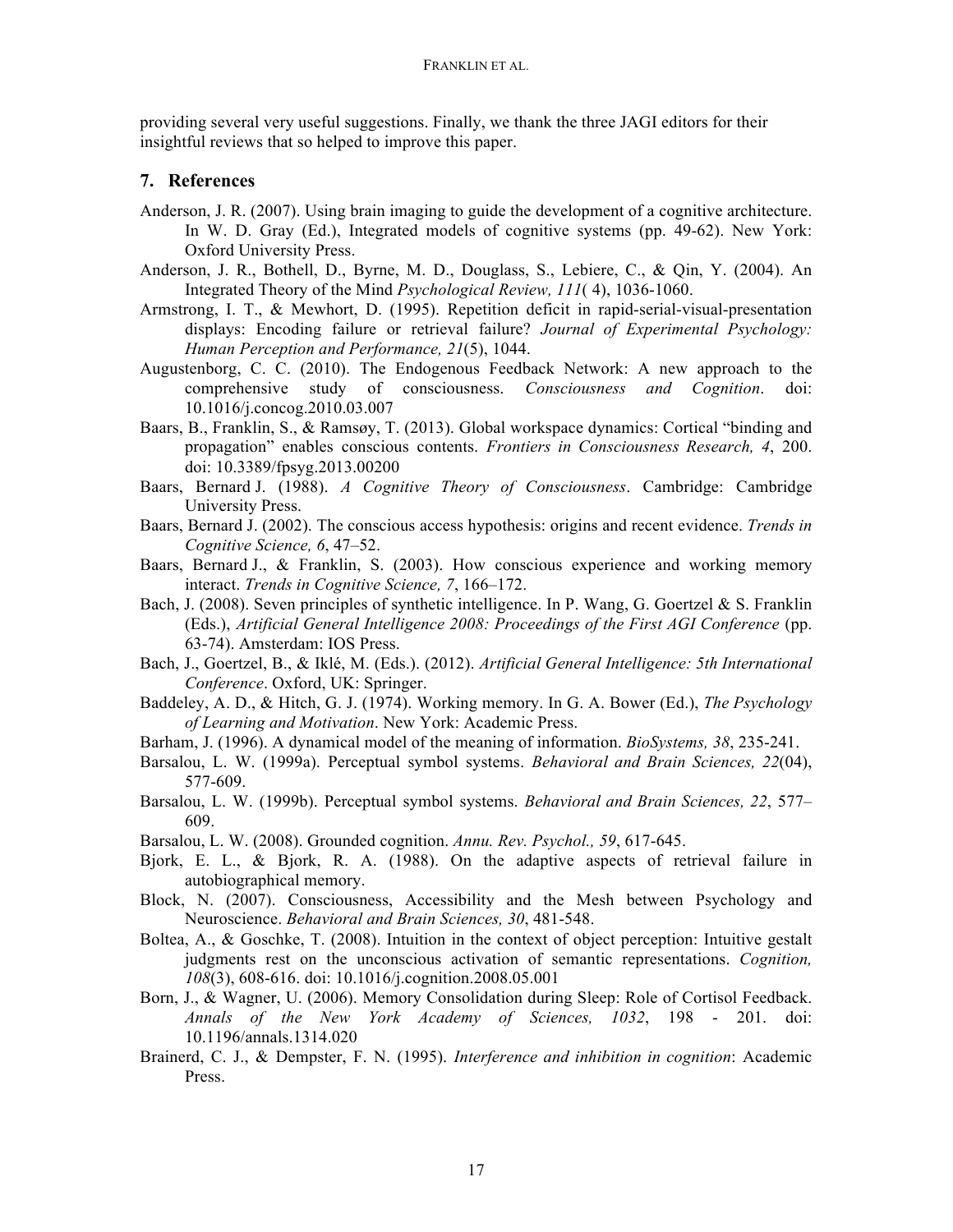- Bullock, T. H. (1993). Goals and Strategies in Brain Research: The Place of Comparative Neurology. In T. H. Bullock (Ed.), *How Do Brains Work?: Papers of a Comparative Neurophysiologist How Do Brains Work?: Papers of a Comparative Neurophysiologist*. Boston: Birkhauser.
- Campanella, J., & Rovee-Collier, C. (2005). Latent learning and deferred imitation at 3 months. *Infancy, 7*(3), 243-262.
- Canolty, R. T., Edwards, E., Dalal, S. S., Soltani, M., Nagarajan, S. S., Kirsch, H. E., Knight, R. T. (2006). High gamma power is phase-locked to theta oscillations in human neocortex. *Science, 313*(5793), 1626-1628.
- Canolty, R. T., & Knight, R. T. (2010). The functional role of cross-frequency coupling. *Trends in Cognitive Sciences, 14*(11), 506-515. doi: 10.1016/j.tics.2010.09.001
- Cansino, S. (2009). Episodic memory decay along the adult lifespan: A review of behavioral and neurophysiological evidence. *International Journal of Psychophysiology, 71*(1), 64-69.
- Chamizo, V. D., & Mackintosh, N. (1989). Latent learning and latent inhibition in maze discriminations. *The Quarterly Journal of Experimental Psychology, 41*(1), 21-31.
- Chandler, C. C. (1991). How memory for an event is influenced by related events: Interference in modified recognition tests. *Journal of Experimental Psychology: Learning, Memory, and Cognition, 17*, 115–125.
- Cleeremans, A., Destrebecqz, A., & Boyer, M. (1998). Implicit learning: news from the front. *Trends in Cognitive Sciences, 2*(10), 406-416.
- Connor, D., & Shanahan, M. (2010). A computational model of a global neuronal workspace with stochastic connections. *Neural Netw, 23*(10), 1139-1154. doi: S0893-6080(10)00143-7 [pii]10.1016/j.neunet.2010.07.005
- Conway, Martin A. (2001). Sensory–perceptual episodic memory and its context: autobiographical memory. *Philos. Trans. R. Soc. Lond B., 356*, 1375–1384.
- Conway, M. A. (2002). Sensory–perceptual episodic memory and its context: Autobiographical memory. In A. Baddeley, M. Conway & J. Aggleton (Eds.), *Episodic Memory*. Oxford: Oxford University Press.
- Craik, F. I., Routh, D. a., Broadbent, D., & Craik, F. (1983). On the Transfer of Information from Temporary to Permanent Memory [and Discussion]. *Philosophical Transactions of the Royal Society of London. B, Biological Sciences, 302*(1110), 341-359.
- Cutsuridis, V., Hussain, A., & Taylor, J. G. (2011). *Perception-Action Cycle: Models, Architectures, and Hardware* (Vol. 1): Springer.
- Daum, M. M., Sommerville, J. A., & Prinz, W. (2009). Disentangling embodied and symbolic modes of social understanding. *European Journal of Social Psychology, 39*(7), 1214-1216.
- de Garis, H., & Goertzel, B. (2009a). Report on the 2nd International Conference on Artificial General Intelligence (AGI-09). *AI Magazine,* 115~116.
- de Garis, H., & Goertzel, B. (2009b). Report on the First Conference on Artificial General Intelligence (AGI-08). *AI Magazine, 30,* 121-123.
- de Vega, M., Glenberg, A., & Graesser, A. (Eds.). (2008). *Symbols and Embodiment: Debates on meaning and cognition*. Oxford: Oxford University Press.
- Dennett, D. (2005). Sweet Dreams : Philosophical Obstacles to a Science of Consciousness. Cambridge, MA: MIT Press.
- Dennis, J. L., & Schutter, G. (2004). Extending the global workspace theory to emotion: Phenomenality without access. *Consciousness and Cognition, 13*(3), 539-549.
- Designing Intelligent Robots: Reintegrating AI II. (2012). *AAAI Spring Symposium 2013* Retrieved December 21, 2012, from http://people.csail.mit.edu/gdk/dir2/index.html
- Dijkstra, T. M. H., Schöner, G., & Gielen, C. C. A. M. (1994). Temporal stability of the actionperception cycle for postural control in a moving visual environment. *Experimental Brain Research, 97*(3), 477-486.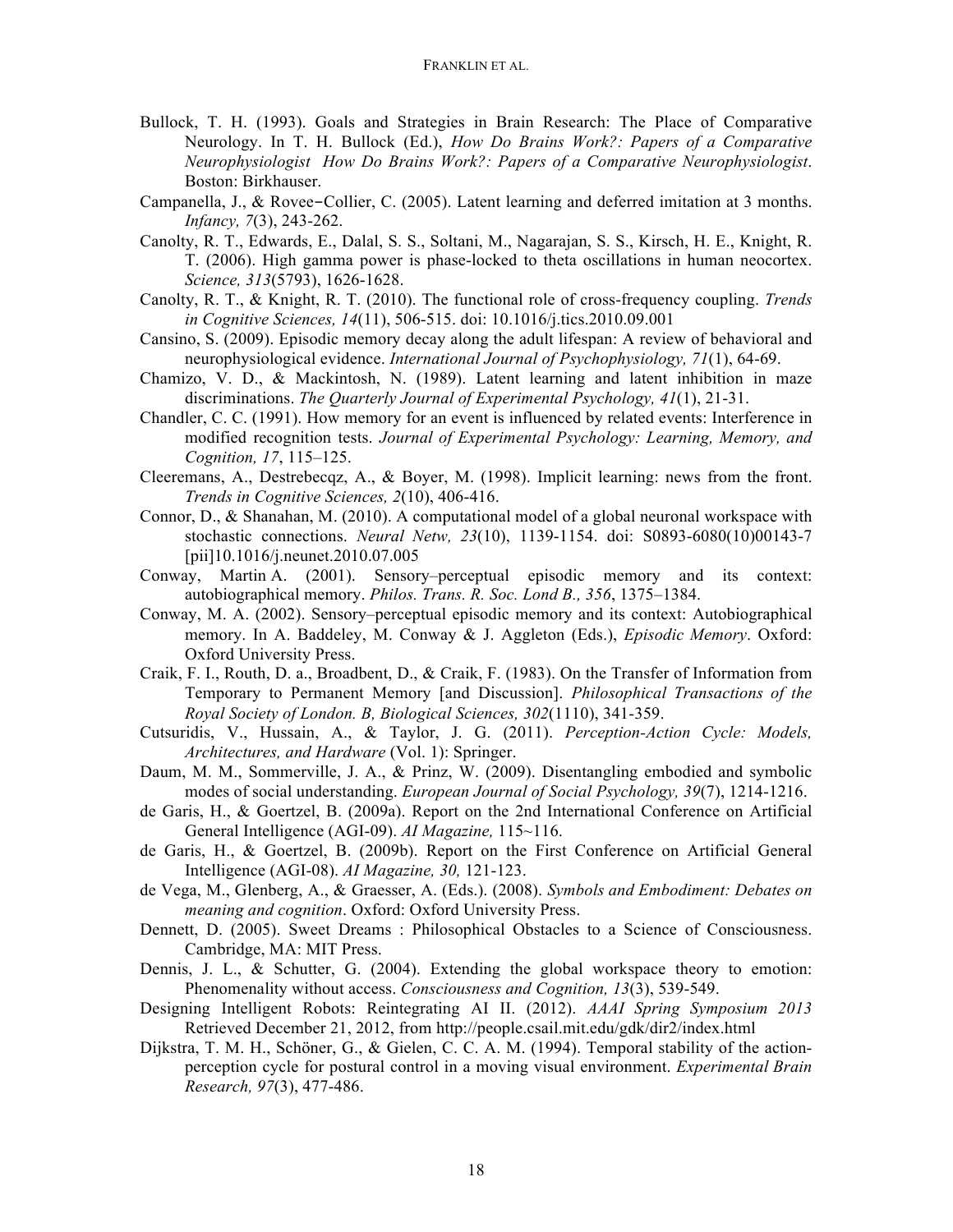- Doesburg, S., Green, J., McDonald, J., & Ward, L. (2009). Rhythms of Consciousness: Binocular Rivalry Reveals Large-Scale Oscillatory Network Dynamics Mediating Visual Perception. *PLoS ONE, 4*(7), e6142. doi: 10.1371/journal.pone.0006142
- Drescher, Gary L. (1991). Made-Up Minds: A Constructivist Approach to Artificial Intelligence. Cambridge, MA: MIT Press.
- Edelman, Gerald M., & Tononi, G. (2000). *A Universe of Consciousness*. New York: Basic Books.
- Eimer, M., & Schlagecken, F. (2003). Response facilitation and inhibition in subliminal priming. *Biological Psychology, 64*, 7–26.
- Ericsson, K. A., & Kintsch, W. (1995). Long-term working memory. *Psychological Review, 102*(2), 211-245.
- Faghihi, U., & Franklin, S. (2012). The LIDA Model as a Foundational Architecture for AGI. In P. Wang & B. Goertzel (Eds.), *Theoretical Foundations of Artificial General Intelligence* (pp. 105-123). Paris: Atlantis Press.
- Faghihi, U., McCall, R., & Franklin, S. (2012). A Computational Model of Attentional Learning in a Cognitive Agent. *Biologically Inspired Cognitive Architectures, 2*, 25-36.
- Franklin, S. (1997). Autonomous Agents as Embodied AI. *Cybernetics and Systems, 28*, 499–520.
- Franklin, S., & Baars, B. J. (2010). Spontaneous remembering is the norm: What integrative models tell us about human consciousness and memory. In John H. Mace (Ed.), *The Act of Remembering: Toward an understanding of how we recall the past*. Oxford: Blackwell.
- Franklin, S., Baars, B. J., Ramamurthy, U., & Ventura, M. (2005). The Role of Consciousness in Memory. *Brains, Minds and Media, 1*, 1–38.
- Franklin, S., & Ramamurthy, U. (2006). Motivations, Values and Emotions: Three sides of the same coin *Proceedings of the Sixth International Workshop on Epigenetic Robotics* (Vol. 128, pp. 41–48). Paris, France: Lund University Cognitive Studies.
- Franklin, S., Strain, S., Snaider, J., McCall, R., & Faghihi, U. (2012). Global Workspace Theory, its LIDA model and the underlying neuroscience. *Biologically Inspired Cognitive Architectures, 1*, 32-43. doi: 10.1016/j.bica.2012.04.001
- Franks, N. R., Hooper, J. W., Dornhaus, A., Aukett, P. J., Hayward, A. L., & Berghoff, S. M. (2007). Reconnaissance and latent learning in ants. *Proceedings of the Royal Society B: Biological Sciences, 274*(1617), 1505-1509.
- Freeman, W. J. (2002). The limbic action-perception cycle controlling goal-directed animal behavior. *Neural Networks, 3*, 2249-2254.
- Freeman, W. J. (2003). A neurobiological theory of meaning in perception. Part 1. Information and meaning in nonconvergent and nonlocal brain dynamics. *International Journal of Bifurcation and Chaos, 13*, 2493–2511.
- Fuster, J. (2006). The cognit: a network model of cortical representation. *International Journal of Psychophysiology, 60*, 125-132.
- Fuster, J. M. (2002). Physiology of executive functions: The perception-action cycle.
- Fuster, J. M. (2004). Upper processing stages of the perception–action cycle. *Trends in Cognitive Sciences, 8*(4), 143-145.
- Fuster, J. M., & Bressler, S. L. (2012). Cognit activation: a mechanism enabling temporal integration in working memory. *Trends in Cognitive Sciences, 16*(4), 207-218.
- Gaillard, R., Dehaene, S., Adam, C., Clémenceau, S., Hasboun, D., et al. (2009). Converging intracranial markers of conscious access. *PLoS Biology, 7*(3), e1000061. doi: 10.1371/journal.pbio.1000061
- Glenberg, A. M. (1997). What memory is for. *Behavioral and Brain Sciences, 20*(01), 1-19.
- Glenberg, A. M., & Robertson, D. A. (2000). Symbol grounding and meaning: A comparison of high-dimensional and embodied theories of meaning. *Journal of Memory and Language, 43*(3), 379-401.
- Goertzel, B., & Pennachin, C. (2007). *Artificial General Intelligence*. Berlin: Springer.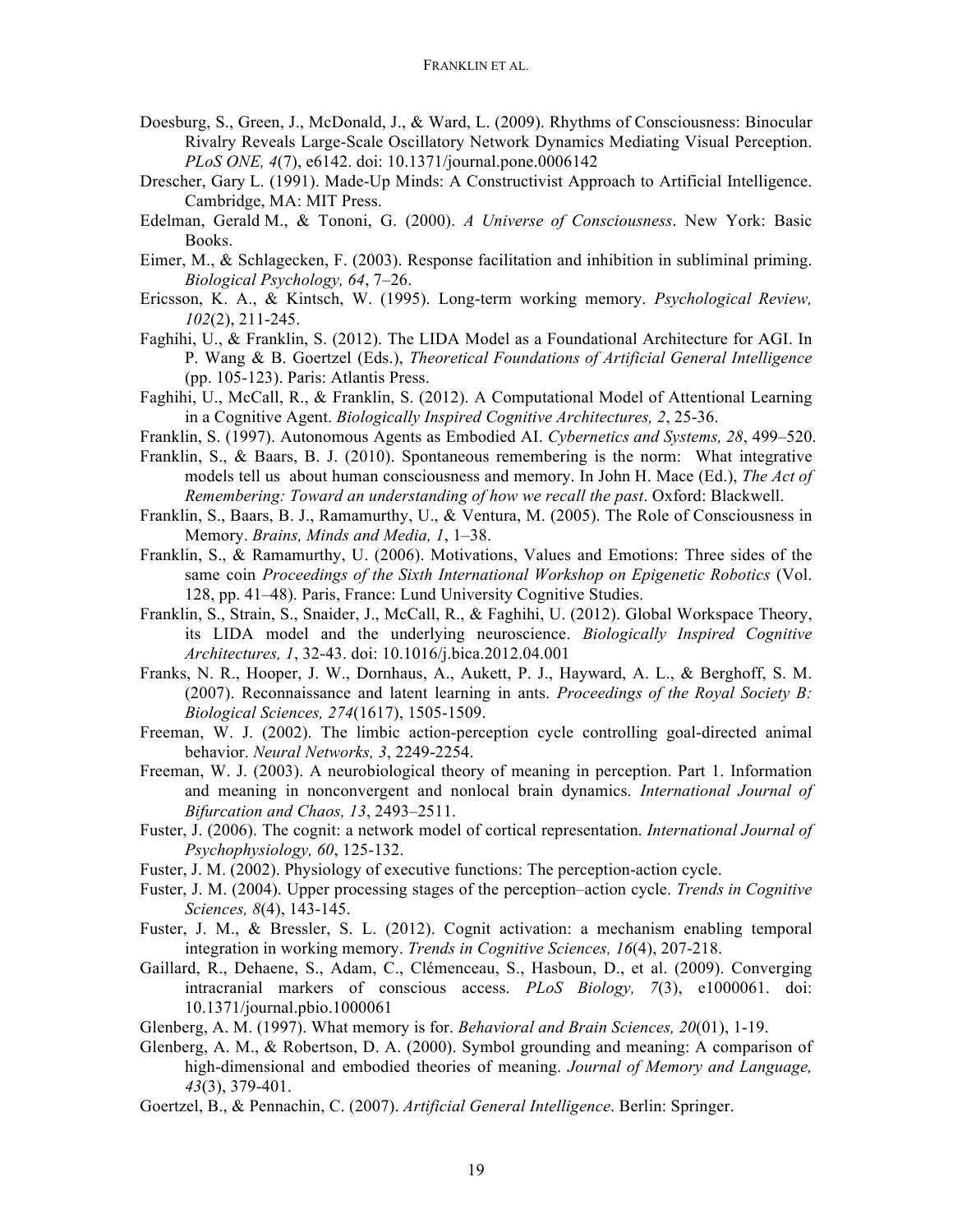- Goertzel, B., & Wang, P. (Eds.). (2007). Advances in artificial general intelligence : concepts, architectures and algorithms. Amsterdam; Washington, DC: IOS Press.
- Graves, Laurel A., Heller, Elizabeth A., Pack, Allan I., & Abel, T. (2003). Sleep Deprivation Selectively Impairs Memory Consolidation for Contextual Fear Conditioning. *Learning & Memory, 10*, 168–176.
- Gunzelmann, G., Gluck, K. A., Van Dongen, H. P. A., O'Connor, R. M., & Dinges, D. F. (2005). A Neurobehaviorally Inspired ACT-R Model of Sleep Deprivation: Decreased Performance in Psychomotor Vigilance. In B. G. Bara, L. Barsalou & M. Bucciarelli (Eds.), *Proceedings of the Twenty-Seventh Annual Meeting of the Cognitive Science Society* (pp. 857-862). Mahwah, NJ: Lawrence Erlbaum Associates.
- Hofstadter, D. R., & Mitchell, M. (1995). The Copycat Project: A model of mental fluidity and analogy-making. In K. J. Holyoak & J. Barnden (Eds.), *Advances in connectionist and neural computation theory, Vol. 2: logical connections* (pp. 205–267). Norwood N.J.: Ablex.
- Izhikevich, E. M., & Edelman, G. M. ( 2008). Large-Scale Model of Mammalian Thalamocortical Systems. *PNAS, 105*, 3593-3598.
- Jimenez, L. (2003). *Attention and implicit learning*: John Benjamins Publishing Company.
- Johnston, V. S. (1999). *Why We Feel: The Science of Human Emotions*. Reading, MA: Perseus Books.
- Kaelbling, L. P. (1994). Associative Reinforcement Learning: A Generate and Test Algorithm. *Machine Learning, 15*(3), 299-319.
- Langley, P., Laird, J. E., & Rogers, S. (2009). Cognitive Architectures: Research Issues and Challenges. *Cognitive Systems Research, 10*(2), 141-160. doi: 10.1016/j.cogsys.2006.07.004
- Lewin, K. (1951). Field theory in sociall science: selected theoretical papers. New York: Harper & Row.
- Longo, M. R. (2009). What's embodied and how can we tell? *European Journal of Social Psychology, 39*(7), 1207-1209.
- Madl, T., Baars, B. J., & Franklin, S. (2011). The Timing of the Cognitive Cycle. *PLoS ONE, 6*(4), e14803. doi: 10.1371/journal.pone.0014803
- Madl, T., & Franklin, S. (2012, April 13-15). *A LIDA-based Model of the Attentional Blink.* Paper presented at the 11th International Conference on Cognitive Modeling, Berlin.
- Maes, P. (1989). How to do the right thing. *Connection Science, 1*, 291–323.
- McGaugh, J. L. (2000). Memory--a Century of Consolidation. *Science, 287*(5451), 248-251. doi: 10.1126/science.287.5451.248
- Miller, R. R., & Matzel, L. D. (2006). Retrieval failure versus memory loss in experimental amnesia: definitions and processes. *Learning & Memory, 13*(5), 491-497.
- Nadel, L., Hupbach, A., Gomez, R., & Newman-Smith, K. (2012). Memory formation, consolidation and transformation. *Neuroscience & Biobehavioral Reviews*.
- Neisser, U. (1976). Cognition and Reality: Principles and Implications of Cognitive Psychology San Francisco: W. H. Freeman.
- Newell, A. (1973). You can't play 20 questions with nature and win: Pro- jective comments on the papers of this symposium. In W. G. Chase (Ed.), *Visual information processing*. New York: Academic Press.
- Nyhus, E., & Curran, T. (2010). Functional role of gamma and theta oscillations in episodic memory. *Neuroscience & Biobehavioral Reviews, 34*(7), 1023-1035.
- Osipova, D., Takashima, A., Oostenveld, R., Fernández, G., Maris, E., & Jensen, O. (2006). Theta and gamma oscillations predict encoding and retrieval of declarative memory. *The Journal of neuroscience, 26*(28), 7523-7531.
- Panksepp, J. (2005). Affective consciousness: Core emotional feelings in animals and humans. *Consciousness and Cognition, 14*, 30–80.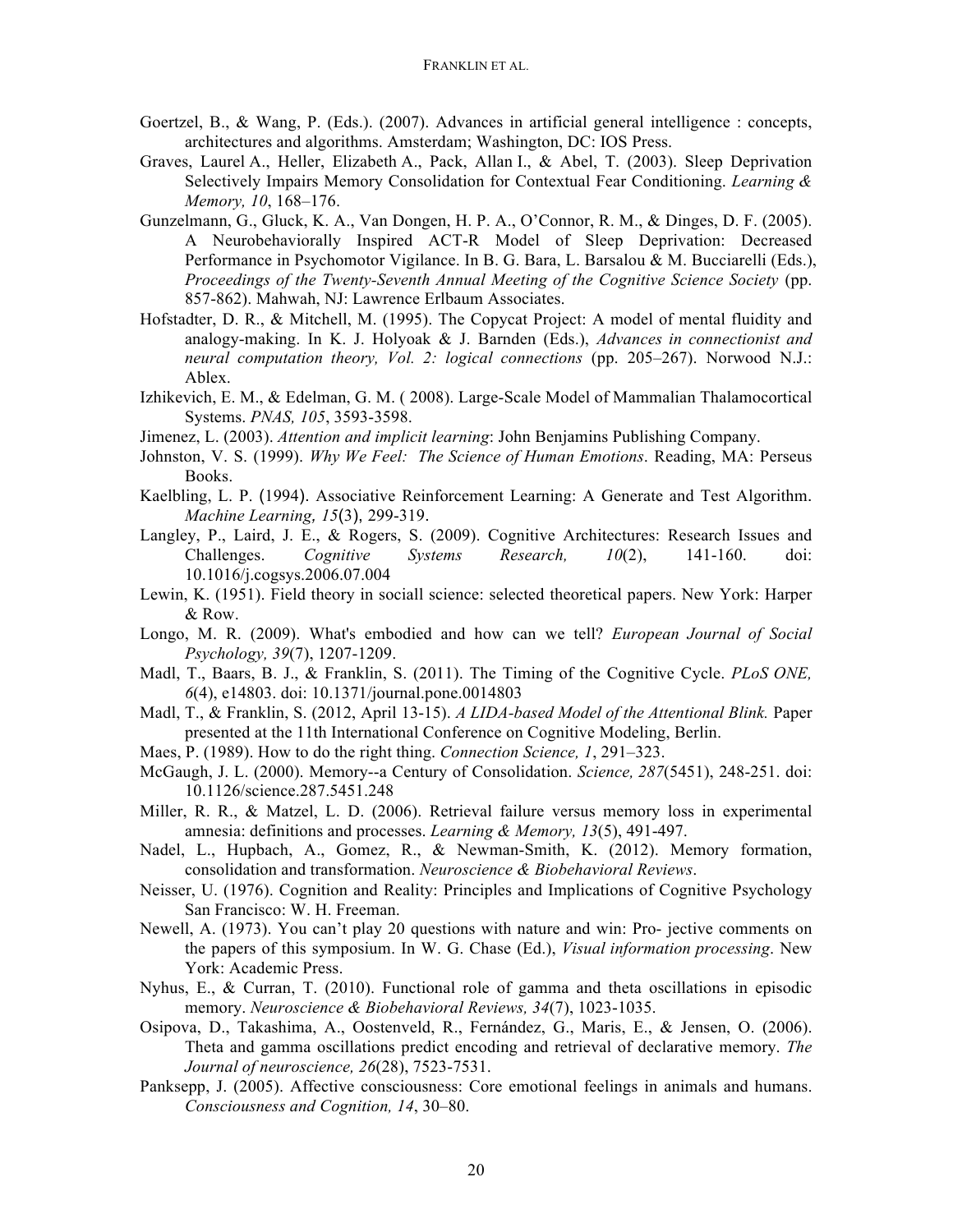- Pfeifer, R., & Bongard, J. C. (2006). How the body shapes the way we think: a new view of intelligence: MIT press.
- Reber, A. S. (1967). Implicit learning of artificial grammars. *Journal of Verbal Learning and Verbal Behavior, 6*, 855–863.
- Remondes, M., & Schuman, Erin M. (2004). Role for a cortical input to hippocampal area CA1 in the consolidation of a long-term memory. *Nature, 431*, 699–703.
- Roseman, I. J., & Smith, C. A. (2001). Appraisal theory: Overview, assumptions, varieties, controversies *Appraisal processes in emotion: Theory, methods, research* (pp. 3-19). New York: Oxford University Press.Samsonovich, A. V. (2008, November 7–9). *Biologically Inspired Cognitive Architectures: Papers from the AAAI Fall Symposium.* Paper presented at the AAAI Fall Symposia, Arlington, Virginia.
- Samsonovich, A. V. (2010). Toward a Unified Catalog of Implemented Cognitive Architectures. In A. V. Samsonovich, K. R. Jóhannsdóttir, A. Chella & B. Goertzel (Eds.), *Proceeding of the 2010 Conference on Biologically Inspired Cognitive Architectures* (pp. 195-244). Amsterdam: IOS Press.
- Samsonovich, A. V., & Johannsdottir, K. R. (Eds.). (2011). Biologically Inspired Cognitive Architectures 2011 - Proceedings of the Second Annual Meeting of the BICA Society (Vol. 233). Amsterdam: IOS Press.
- Samsonovich, A. V., Jóhannsdóttir, K. R. J., Chella, A., & Goertzel, B. (Eds.). (2010). *Biologically Inspired Cognitive Architectures 2010 - Proceedings of the First Annual Meeting of the BICA Society* (Vol. 221). Amsterdam: IOS Press.
- Sauseng, P., Griesmayr, B., Freunberger, R., & Klimesch, W. (2010). Control mechanisms in working memory: a possible function of EEG theta oscillations. *Neuroscience & Biobehavioral Reviews, 34*(7), 1015-1022.
- Sauseng, P., Klimesch, W., Gruber, W. R., & Birbaumer, N. (2008). Cross-frequency phase synchronization: a brain mechanism of memory matching and attention. *NeuroImage, 40*(1), 308-317.
- Schmidhuber, J., Thorisson, K. R., & Looks, M. (2011, August 3-6). *Artificial General Intelligence , Proceedings.* Paper presented at the 4th International Conference, AGI 2011, Mountain View, CA, USA.
- Sederberg, P. B., Kahana, M. J., Howard, M. W., Donner, E. J., & Madsen, J. R. (2003). Theta and gamma oscillations during encoding predict subsequent recall. *The Journal of Neuroscience, 23*(34), 10809.
- Sergent, C., & Dehaene, S. (2004). Neural processes underlying conscious perception: Experimental findings and a global neuronal workspace framework. *Journal of Physiology-Paris, 98*(4-6), 374-384. doi: 10.1016/j.jphysparis.2005.09.006
- Shanahan, M. P. (2006). A Cognitive Architecture that Combines Internal Simulation with a Global Workspace. *Consciousness and Cognition, 15*, 433-449.
- Shiffrin, R. M. (1970). Forgetting: Trace erosion or retrieval failure? *Science; Science*.
- Silverta, L., Delplanquea, S., Bouwalerha, H., Verpoorta, C., & Sequeira, H. (2004). Autonomic responding to aversive words without conscious valence discrimination. *Int. J. Psychophysiol., 53*, 135–145.
- Sims, C. R., & Gray, W. D. (2004). *Episodic versus semantic memory: An exploration of models of memory decay in the serial attention paradigm.* Paper presented at the 6th international conference on cognitive modeling (ICCM-2004), Pittsburgh, PA.
- Sloman, A. (Ed.). (1999). *What Sort of Architecture is Required for a Human-like Agent?* Dordrecht, Netherlands: Kluwer Academic Publishers.
- Smith, C. A., & Kirby, L. D. (2001). Toward delivering on the promise of appraisal theory. In K. R. Scherer, A. Schorr & T. Johnstone (Eds.), *Appraisal processes in emotion: Theory, Methods, Research* (pp. 121-138). New York: Oxford University Press.